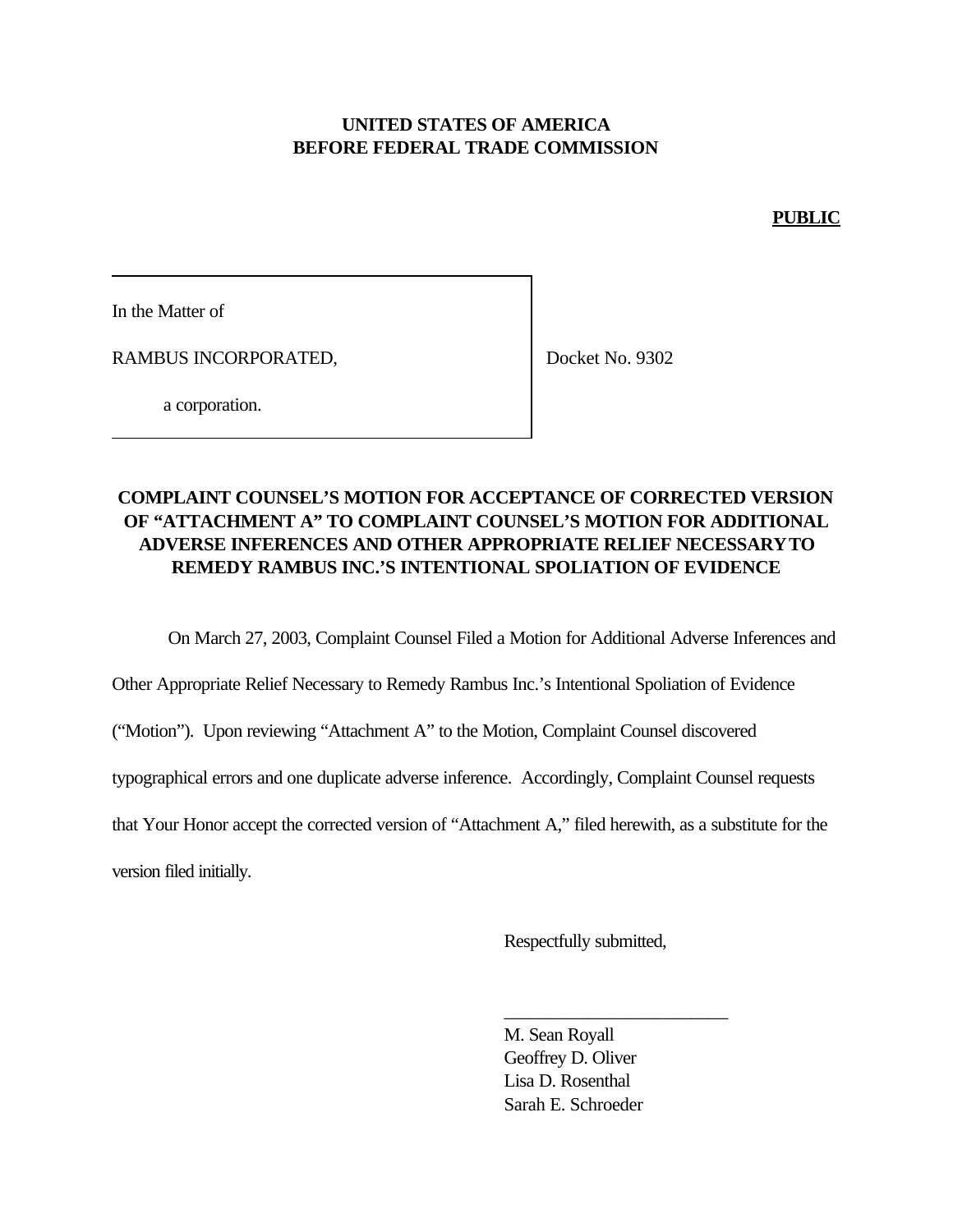BUREAU OF COMPETITION FEDERAL TRADE COMMISSION Washington, D.C. 20580 (202) 326-3663 (202) 326-3496 (facsimile)

COUNSEL SUPPORTING THE COMPLAINT

Dated: March 27, 2003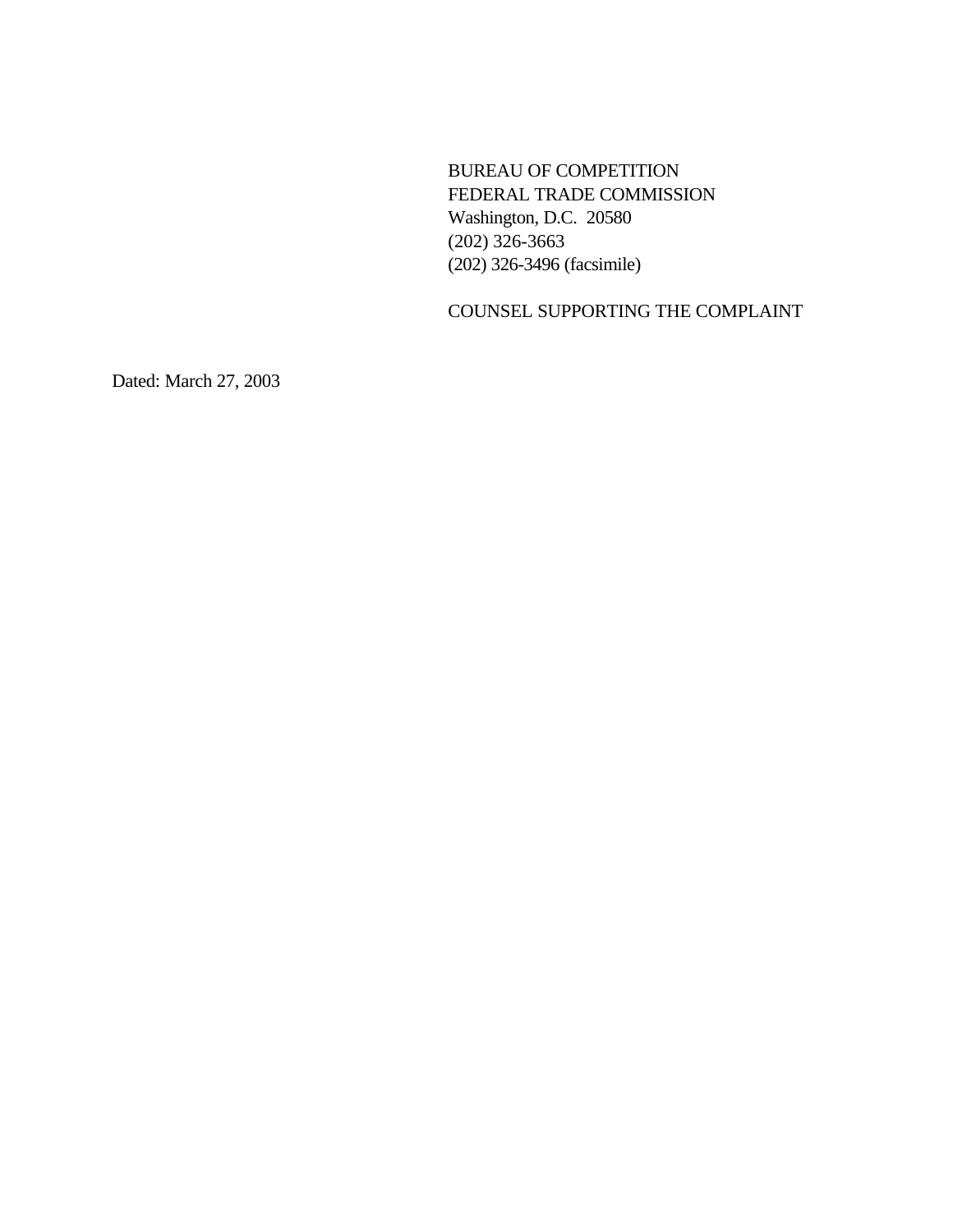# **ATTACHMENT A Proposed Adverse Inferences**

#### **Rambus's Business Strategy**

1. From its inception, Rambus's business strategy has been to obtain high royalties through licensing its technology for use in a widely adopted DRAM industry standard.

2. From its inception, Rambus knew that industry standards play a critically important role in the DRAM marketplace.

3. From its inception, Rambus knew that at any given time there is likely to be only one dominant industry standard for commodity (as opposed to specialized) DRAMs, and that all commodity DRAM producers are forced by market forces to produce products complying with the dominant industry standard.

4. From its inception, Rambus knew that the most valuable DRAM-related patents are ones that cover technologies that must be used to be in compliance with the dominant industry standard.

5. Through most of the 1990s, Rambus's primary business strategy was to establish its proprietary RDRAM architecture as the dominant industry standard for modern DRAM devices, and then to charge high royalties for the use of RDRAM technology.

6. In or around early 1992, Rambus developed an alternative plan for obtaining high royalties associated with DRAM industry standards – namely, a plan to secure patent rights over alternative standards that were emerging to compete with RDRAM, including but not limited to JEDEC's work on SDRAM standards.

7. From roughly mid-1992 through late 1999 or early 2000, Rambus simultaneously pursued two alternative strategies for obtaining patent rights over widely adopted DRAM industry standards: (1) its public strategy of achieving market success with its RDRAM proprietary technology; and (2) its private and secretive strategy of securing patent rights over JEDEC's RAM standards.

8. Rambus referred to the second strategy as "playing the IP card" against DRAM markers.

9. Rambus's central business objective throughout the 1990s was to work aggressively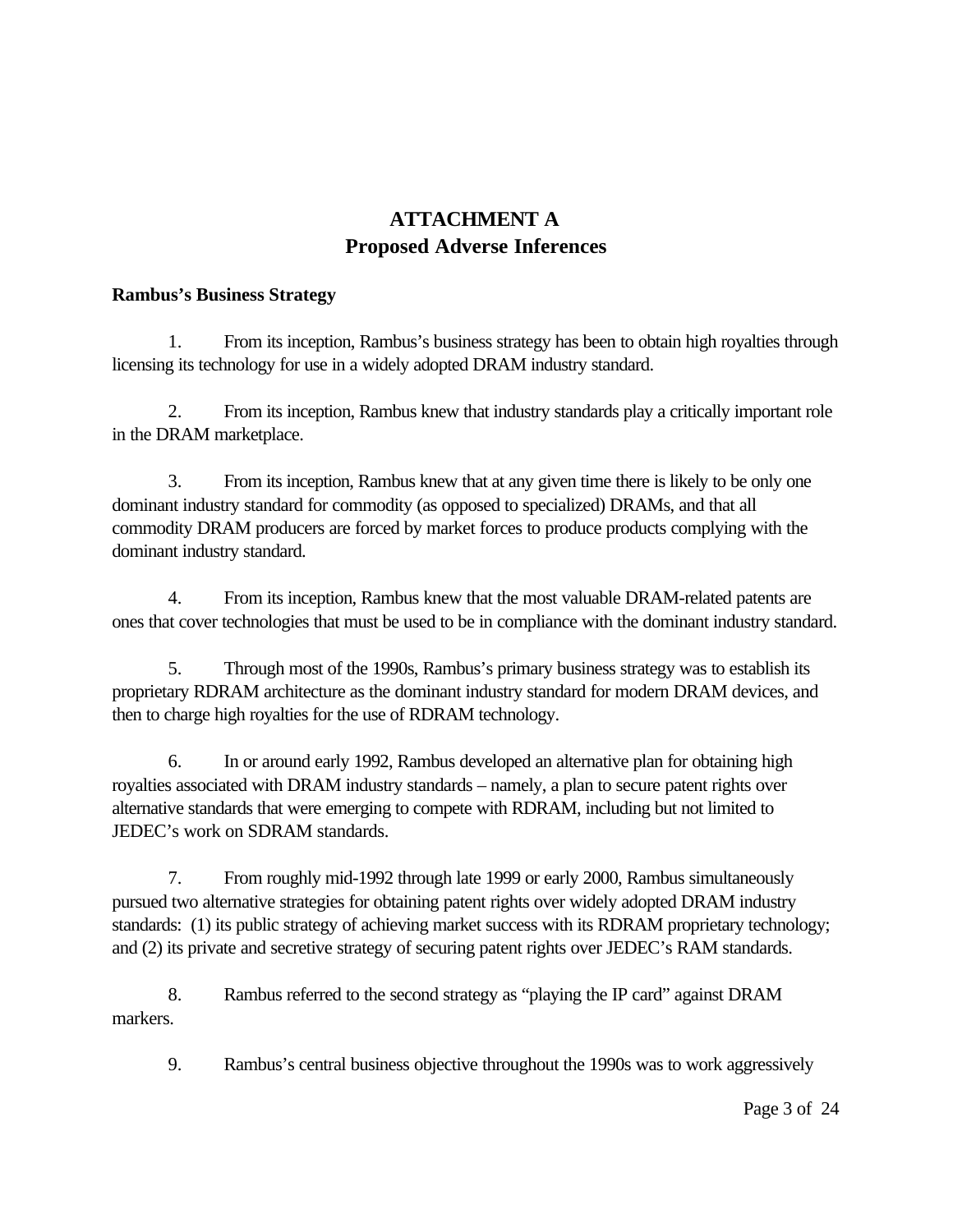toward achieving market success for RDRAM, with the understanding that if failed to succeed with RDRAM, it would "play the IP card" – i.e., assert patent claims over competing standards, principally including JEDEC's SDRAM and DDR SDRAM standards.

10. From roughly late 1996 through sometime in 1999, Rambus placed great hope and confidence in the potential for RDRAM – with the strong backing of Intel – to succeed as the dominant DRAM industry standard.

11. Rambus's strategy was to conceal its JEDEC-related patents and patent applications unless or until its relationship with Intel "blew up."

12. Rambus's relationship with Intel did "blow up" in 1999, and the same month that this occurred Rambus shifted aggressively to its alternative business strategy of "playing the IP card" – i.e., enforcing JEDEC-related patents – against DRAM makers, and others whose products interoperate with DRAMs (e.g., chipsets).

13. In enforcing its JEDEC-related patents against DRAM makers, Rambus was determined to charge royalties higher than the royalties that it charged for its proprietary RDRAM technology.

14. Rambus set its royalties for SDRAM and DDR SDRAM devices at levels (.75% and 3.5%, respectively) that it believed would cause these products to be less competitive vis-a-vis RDRAM.

15. Thus, in asserting JEDEC-related patents, Rambus sought to achieve two primary goals: (1) collecting massive revenues off of the production of DRAMs complying with the industrydominant JEDEC standards, and (2) reducing competition for its proprietary DRAM architecture.

16. Through its assertion of JEDEC-related patents, Rambus also has sought to reduce or eliminate JEDEC's continuing influence over DRAM-related industry standards.

## **Rambus's Motives for Joining and Participating in JEDEC**

17. Rambus joined JEDEC as part of its business strategy of obtaining high royalties for use of its technology in widely adopted DRAM industry standards.

18. Very early on in its JEDEC membership, Rambus considered the possibility of presenting its RDRAM technology to JEDEC as a proposed standard, but later concluded that this approach would be inconsistent with Rambus's licensing-based business model, inasmuch as having RDRAM standardized by JEDEC would restrict Rambus's flexibility in licensing to whomever it wished on whatever terms it wished.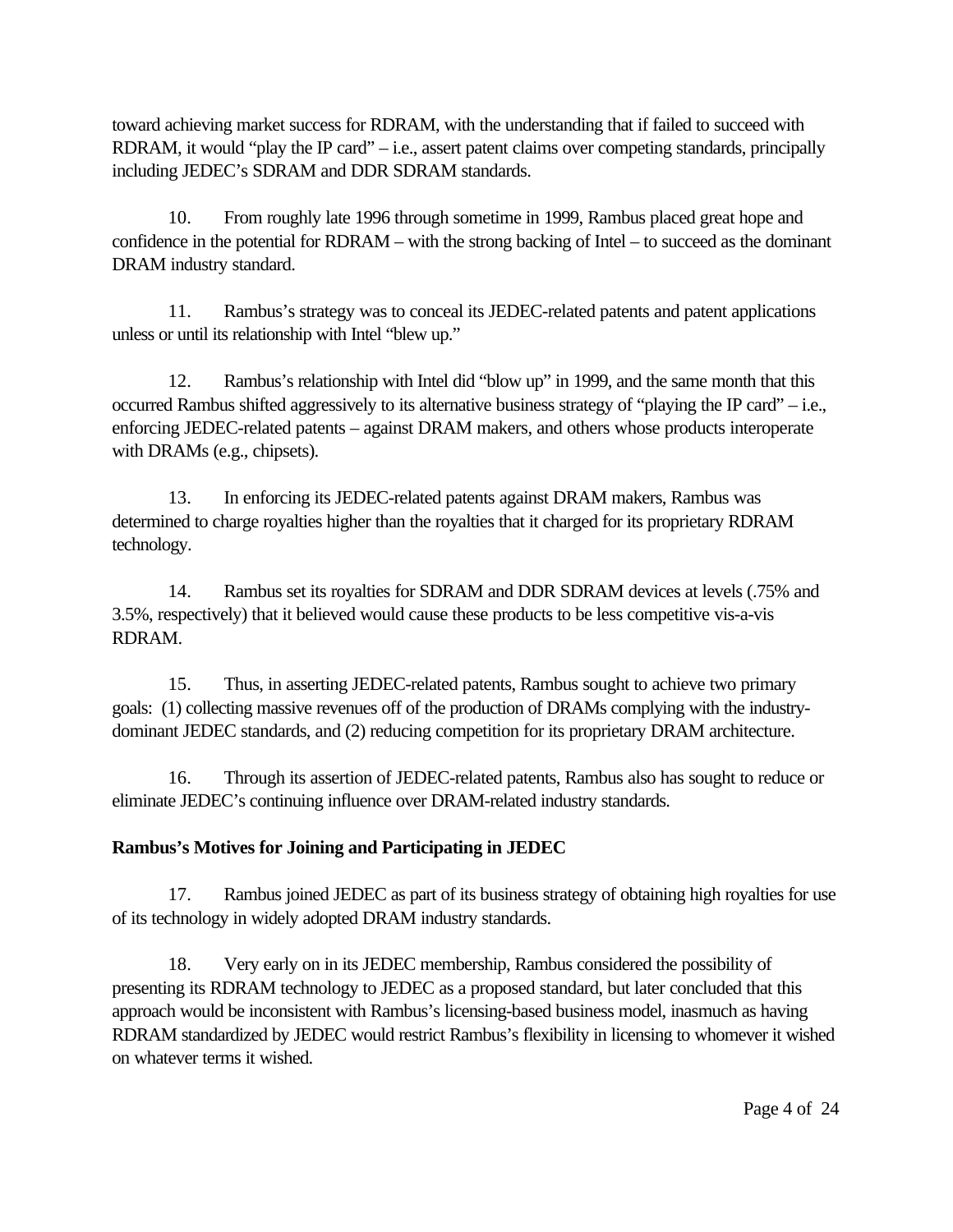19. Shortly after joining JEDEC, Rambus concluded that the organization's ongoing efforts to develop specifications for a new synchronous DRAM standard would involve use of technologies that Rambus believed to be covered by its existing patent applications, or which could be covered through amendments to such pending applications.

20. From mid-1992 through the present, Rambus has engaged in efforts, in conjunction with its patent attorneys, to amend existing patent applications to cover technology features that were being discussed within JEDEC for potential use in JEDEC's RAM standards.

21. Rambus chose to remain in JEDEC for over four years in part because of the benefits it derived from being present to observe JEDEC presentations, witness technology-related debates among JEDEC members, and glean information about the future direction of JEDEC's standardization efforts – such information helped Rambus in its efforts to write new and amended patent claims designed to cover technologies that it knew to be, or expected would be, encompassed by JEDEC's RAM standards.

22. Rambus also remained in JEDEC because it knew that its presence and participation, combined with its pattern of misleading conduct, substantially increased the likelihood that JEDEC would proceed to develop DRAM-related standards incorporating technologies over which Rambus could later assert patent rights.

## **Rambus's Knowledge of JEDEC's Purposes, Rules, and Procedures**

23. Rambus knew that JEDEC was firmly committed to the principle of developing "open" standards, free to be used by anyone, and unencumbered – wherever possible – by proprietary patent claims.

24. Rambus knew that JEDEC and its members maintained a commitment to avoid the incorporation of patented technologies into its published standards.

25. Rambus knew that JEDEC's rules and procedures imposed upon all participants a duty to participate in good faith.

26. Rambus knew that JEDEC prohibited the incorporation of patented or patent-pending technology into a standard unless the patent owner, or applicant, committed in advance to license the technology on royalty-free or otherwise reasonable and non-discriminatory terms.

27. Rambus also knew that providing such assurances alone did not guarantee that the patented or patent-pending technology would be used in JEDEC's standards.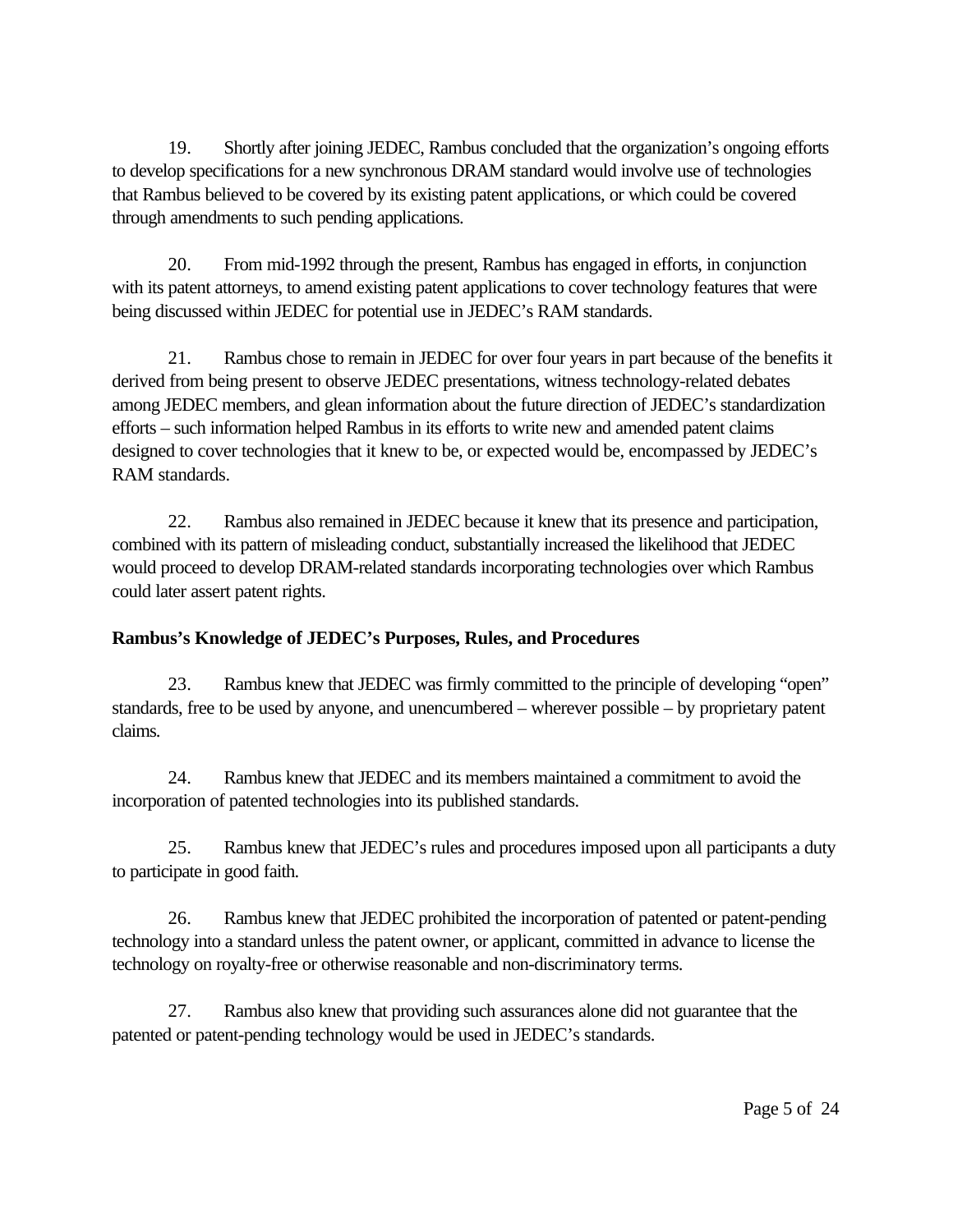28. Rambus knew that JEDEC would not use any patented or patent-pending technology in its standards (even after securing such assurances) unless, after careful review and consideration, it was determined that use of the patented or patent-pending technology was well justified.

29. Rambus knew, throughout its membership in JEDEC, that the organization's rules and procedures required members to disclose any patents or patent applications that related to, or that might be involved in, the standard-setting work being undertaken by JEDEC.

30. Rambus knew, throughout its membership in JEDEC, that these patent disclosure rules and procedures were construed broadly so as to result in disclosure as early as possible in the JEDEC process.

31. Rambus knew that, throughout its membership in JEDEC, these patent disclosure rules and procedures were also construed consistently with the overriding duty of all members to participate in good faith, and thus not to take any action that was at odds with the fundamental purposes and principles of JEDEC, including the principle of developing "open" standards that avoid the use of proprietary patents wherever possible.

32. Rambus knew, throughout its membership in JEDEC, that JEDEC's patent disclosure rules included the duty to disclose both issued patents and patent applications.

33. Rambus knew, throughout its membership in JEDEC, that the failure to disclose pertinent patents and patent applications violated the integrity of JEDEC rules and procedures and subverted the standard-setting process at JEDEC.

34. Rambus knew, throughout its membership in JEDEC, that JEDEC's patent disclosure rules were mandatory (not voluntary) and that they applied to all members (not only those who made presentations).

35. Rambus knew, throughout its membership in JEDEC, that JEDEC's patent disclosure rules required disclosure of patents and applications whenever the holder of the patent, or patent applicant, believed that the patent (or application, if and when issued as a patent) might be infringed by products built in compliance with JEDEC's standards.

36. Rambus knew, throughout its membership in JEDEC, that JEDEC's patent disclosure rules required disclosure of patent applications whenever the applicant believed that the underlying content of the application was such that, even without adding any new technical matter to the application, the application's claims could be amended such that (if and when a patent issued containing such amended claims) they might be infringed by products built in compliance with JEDEC's standards.

37. Rambus knew, throughout its membership in JEDEC, that a JEDEC member's duty to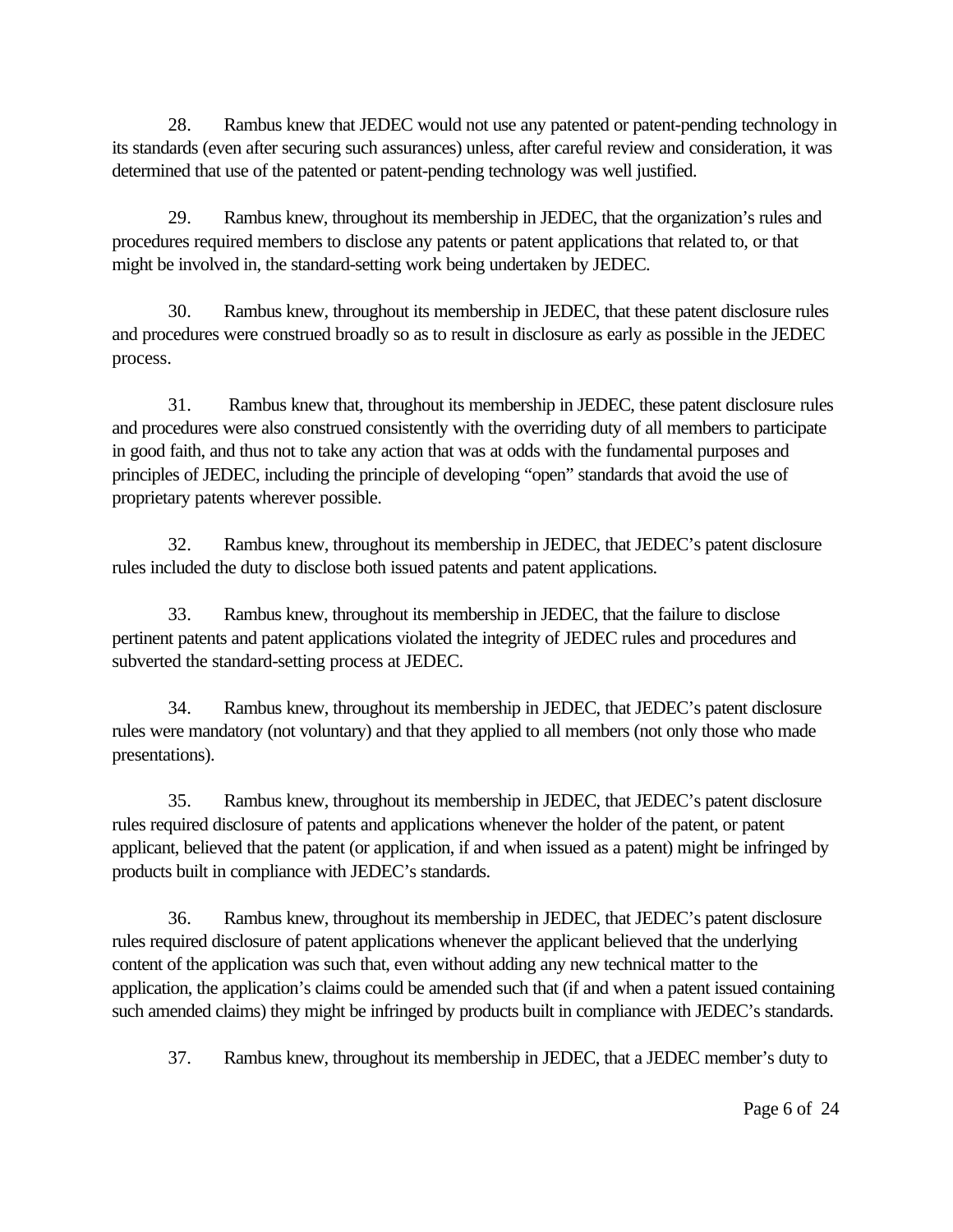disclose patents or patent applications could not be avoided simply by withdrawing from the organization in lieu of disclosure.

38. Rambus knew, throughout its membership in JEDEC, that by voluntarily choosing to participate as a member of JEDEC, it was impliedly committing itself to be legally bound by JEDEC's rules and procedures and all other duties and expectations normally incumbent upon JEDEC members.

#### **Rambus's Knowledge of the Activities at JEDEC**

39. Between December 1991 and June 1996, Rambus knew that various members of the JC-42.3 Subcommittee made presentations proposing to incorporate the following technologies or features into JEDEC's DRAM standards:

- programmable latency via a control register;
- programmable access latency;
- a writable configuration register permitting programmable CAS latency;
- the use of control registers to contain values which control RAS and CAS access timing;
- the use of control registers to contain values;
- auto precharge;
- auto precharge options available during the column portion of any cycle;
- a proposal permitting the user to specify that the bank currently being accessed precharge itself as soon as the burst is completed;
- internally precharging a bank without first receiving a separate precharge command;
- data output occurring on both edges of an external clock;
- output of a first portion of data in response to a rising edge of a clock signal and a second portion of data in response to a falling edge of a clock signal;
- input of a first portion of data in response to a rising edge of a data strobe and a second portion of data in response to a falling edge of a data strobe;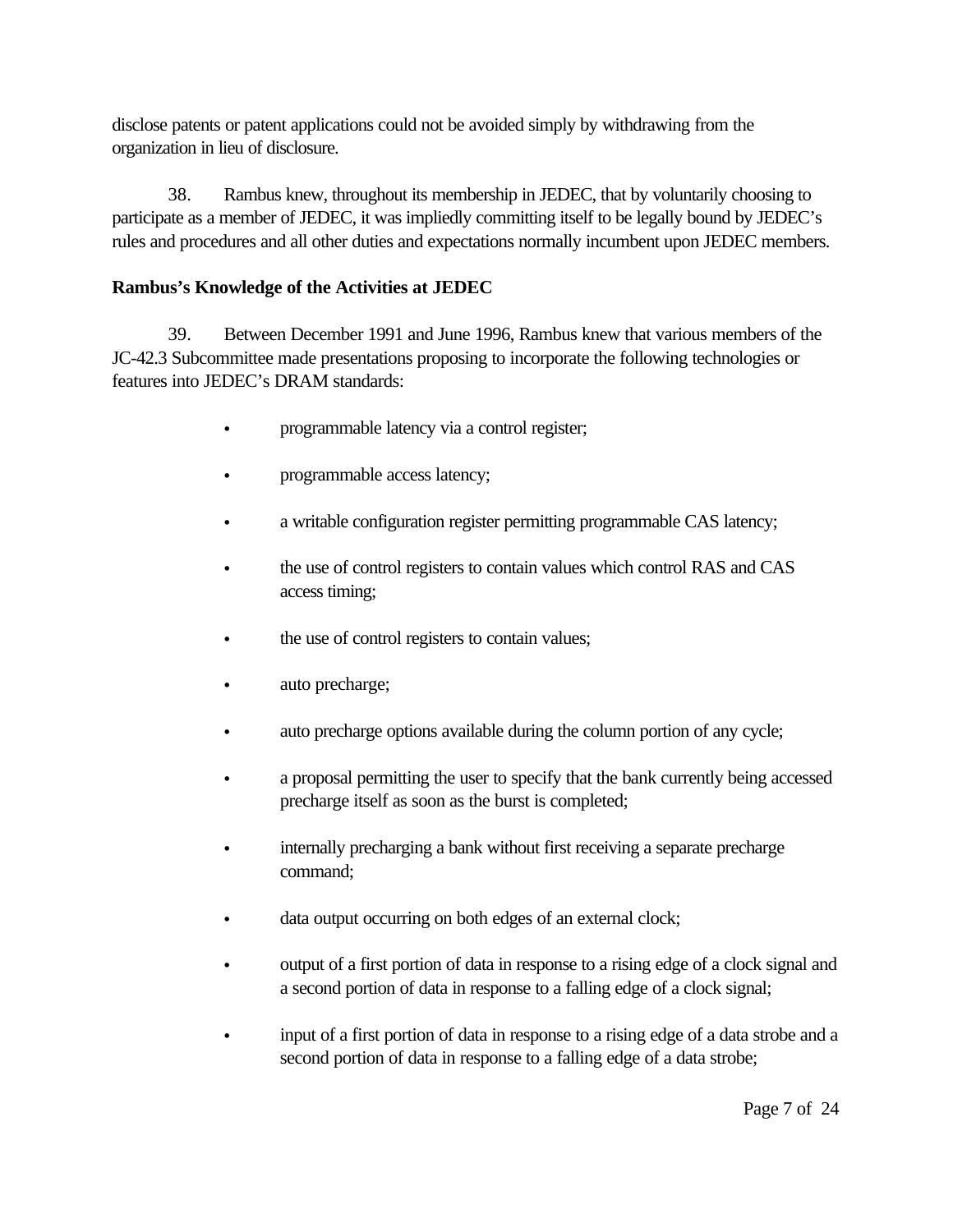- output of a first portion of data synchronously with respect to a rising edge of an external clock signal and a second portion of data synchronously with respect to a falling edge of the external clock signal;
- input of a first portion of data synchronously with respect to a first external data strobe and a second portion of data synchronously with respect to a second external data strobe;
- output a first portion of data synchronously with respect to a first external clock signal and a second portion of data synchronously with respect to a second external clock signal;
- use of a dual edge clocking scheme which inputs and outputs data synchronously with the rising and falling edge of an external clock;
- sampling of data occurring on both edges of an external clock;
- data output occurring on the rising edge of an external clock and the falling edge of the external clock;
- clocking data on both edges of the clock;
- use of both edges of the clock for transmission of address, commands, or data;
- a receiver circuit for latching information in response to a rising edge of the clock signal to the falling edge of the clock signal;
- on-chip PLL or on-chip DLL circuitry;
- phase locked loop circuitry or delay locked loop circuitry to generate an internal clock signal using an external clock signal;
- having phase lock loop on DRAM to control delays inside and outside DRAM;
- using a PLL/DLL circuit on a DRAM to reduce input buffer skews;
- DRAM with PLL clock generation;
- using PLL on an SDRAM; and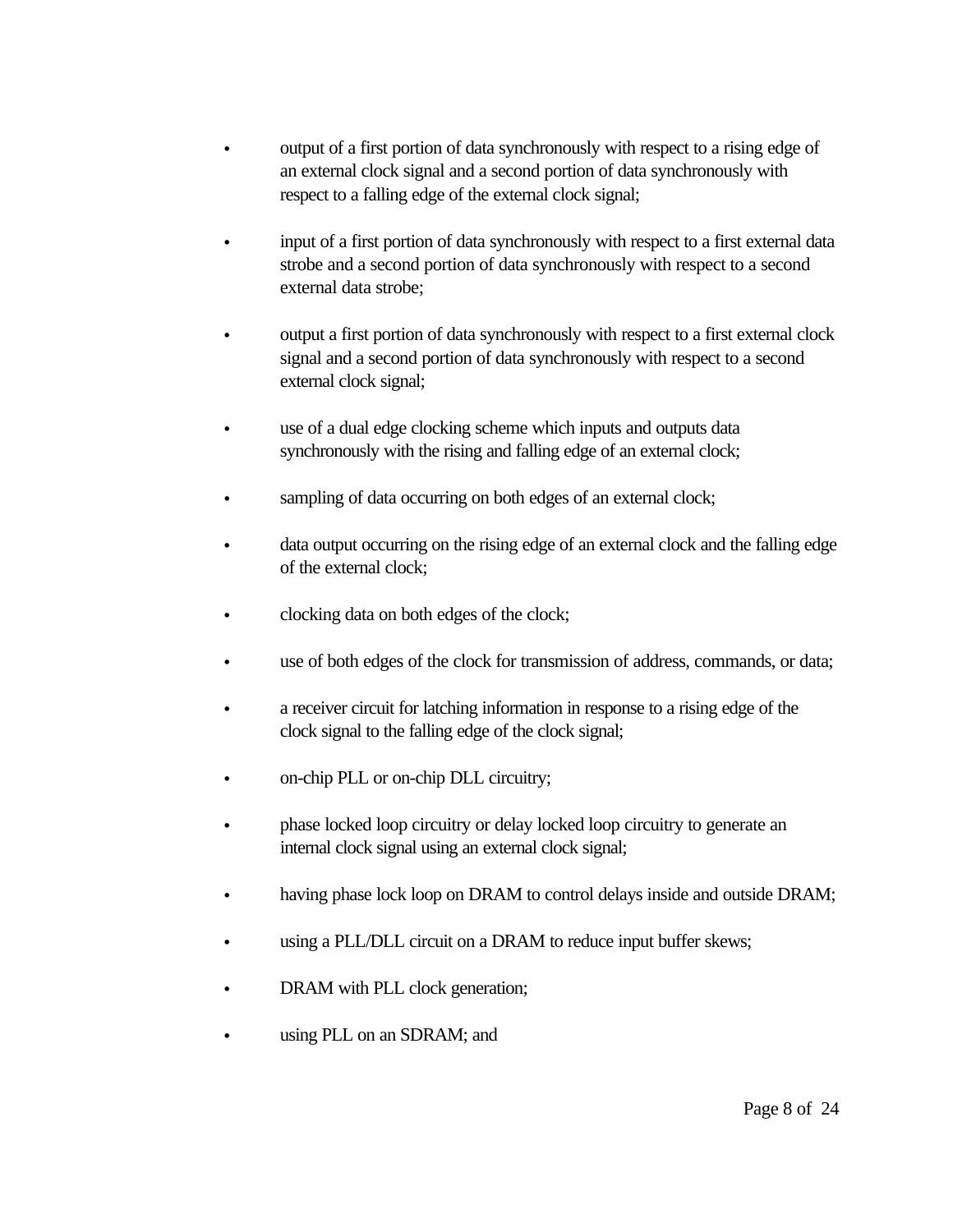using a DLL to compensate for the output delay.

40. Even after withdrawing from JEDEC, Rambus closely monitored JEDEC's ongoing work on SDRAM standards, including work involving specific technologies on which Rambus sought to perfect patent rights.

#### **Rambus's Knowledge as to How its Patents or Patent Applications Related to JEDEC Work**

41. From late 1991 to mid 1996, while participating in JEDEC's development of RAM standards, Rambus reasonably believed that the JEDEC RAM standards being developed at that time would require the use of patents held or applied for by Rambus.

42. From late 1991 to mid 1996, Rambus reasonably believed that the following technologies or ideas, proposed for inclusion in the JEDEC RAM standards during the period of Rambus's participation in JEDEC were covered by Rambus's then-pending patent applications or could be covered through amendments to such applications:

- programmable burst length;
- programmable CAS latency;
- on-chip PLL or on-chip DLL circuitry;
- dual-edge clock;
- use of a programmable register operative to store information specifying a manner in which the semiconductor device is to respond to a read request or a write request;
- use of a register to store a value to determine CAS latency, where that value can be changed by programming the mode register;
- use of a programmable register to store a value that is representative of a delay time after which the device responds to a read request;
- use of a programmable register to store a value which is representative of a delay time, that value being a number of clock cycles of an external clock, after which the SDRAM responds to a read request;
- use of a programmable access-time register operative to store information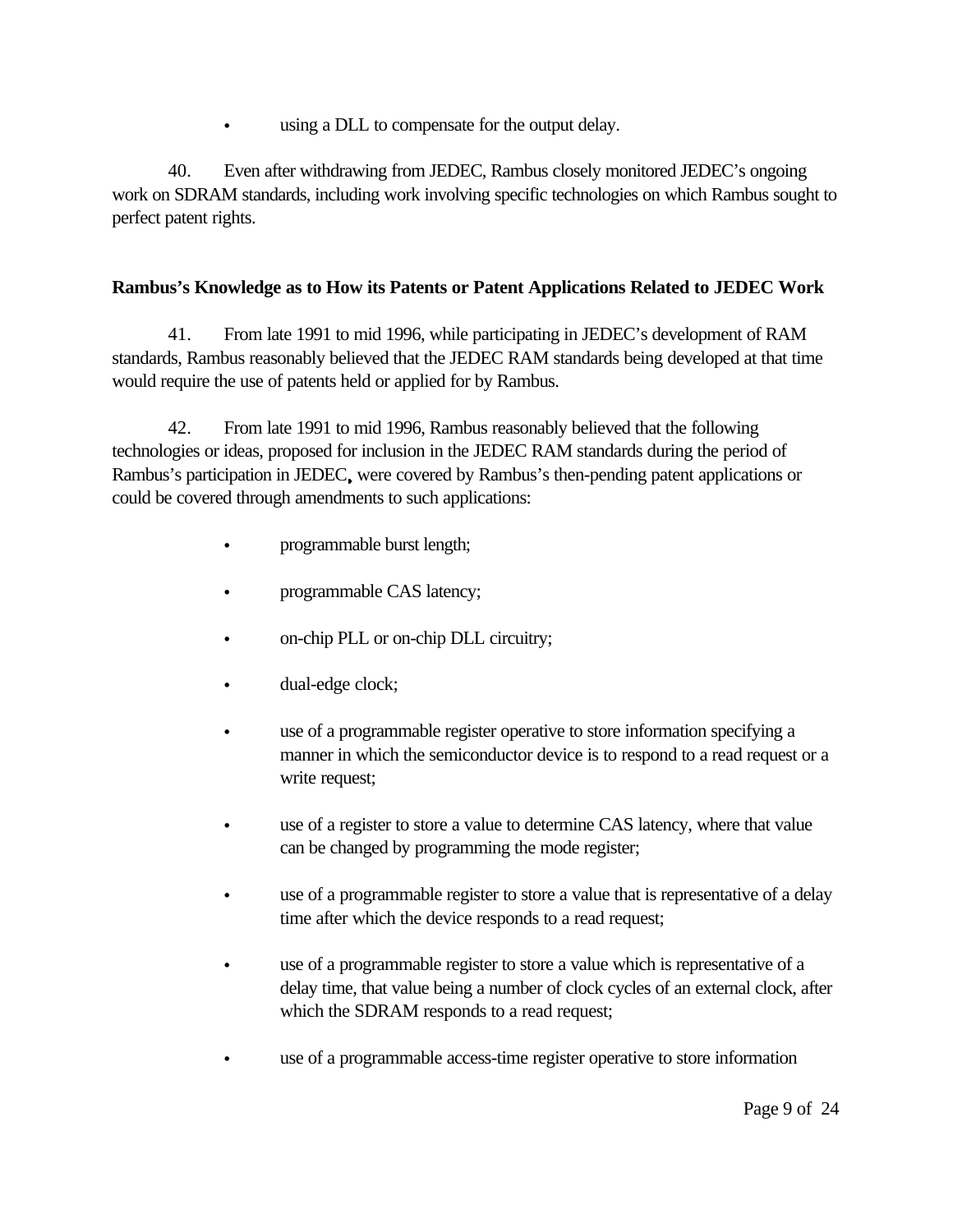specifying a value indicative of an access time for the device, such that the device waits for the access time before responding to a read request;

- use of a register to store a value to determine burst length, where that value can be changed by programming the mode register;
- use of a register to store a value to determine block size, where that value can be changed by programming the mode register;
- use of a programmable register that receives information that defines an amount of data to be output by the memory device in response to a read request;
- programmable block size;
- use of a register to store a value that defines an amount of data to be output by the memory device in response to a read request, where that value can be changed by programming the mode register;
- use of a programmable register that receives information that defines an amount of data to be input by the memory device in response to a write request;
- use of a programmable register to store a value that defines an amount of data to be input by the memory device in response to a write request;
- outputting data on the rising and the falling edge of a clock signal;
- outputting a first portion of data in response to a rising edge of a clock signal and a second portion of data in response to a falling edge of a clock signal;
- inputting of a first portion of data in response to a rising edge of a clock signal and a second portion of data in response to a falling edge of a clock signal;
- output of a first portion of data synchronously with respect to a rising edge of an external clock signal and a second portion of data synchronously with respect to a falling edge of the external clock signal;
- data output occurring synchronously with respect to both the rising edge of the external clock signal and the falling edge of the external clock signal;
- data input occurring synchronously with respect to both the rising edge of the external clock signal and the falling edge of the external clock signal;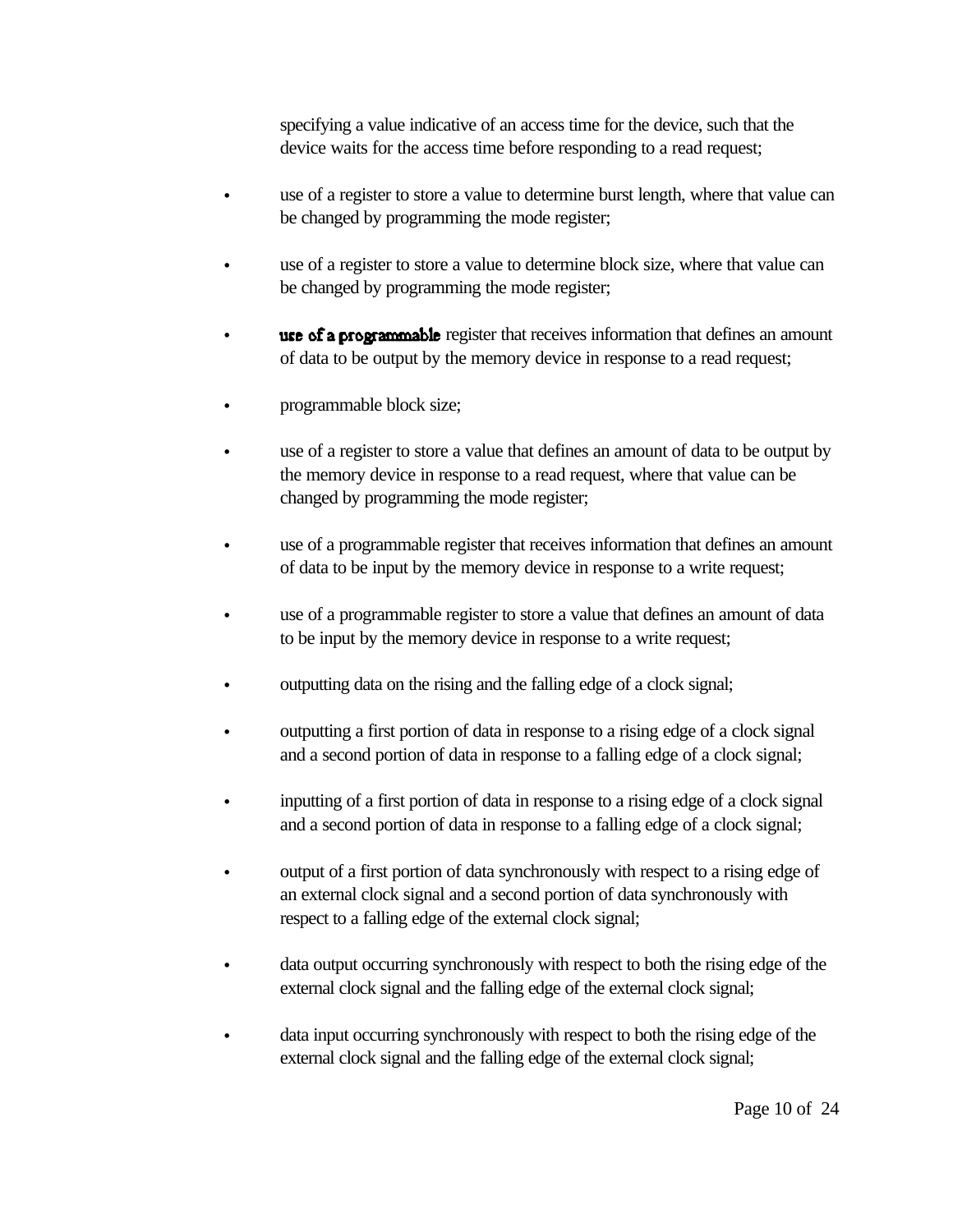- output of a first portion of data synchronously with respect to a first external clock signal and a second portion of data synchronously with respect to a second external clock signal;
- data output occurring synchronously with respect to both a first external clock signal and a second external clock signal;
- input of a first portion of data synchronously with respect to a first external clock signal and a second portion of data synchronously with respect to a second external clock signal;
- data input occurring synchronously with respect to both a first and a second external clock signal;
- data input and output occurring synchronously with the rising and falling edge of an external clock, according to a dual edge clocking scheme;
- inputting a first portion of data in response to a rising edge of a clock signal and a second portion of data in response to a falling edge of a clock signal;
- outputting a first portion of data synchronously with respect to a rising edge of an external clock signal and a second portion of data synchronously with respect to a falling edge of the external clock signal;
- inputting a first portion of data synchronously with respect to a rising edge of an external clock signal and a second portion of data synchronously with respect to a falling edge of the external clock signal;
- data input occurs synchronously with respect to both the rising edge of the external clock and the falling edge of the external clock signal;
- outputting a first portion of data synchronously with respect to a first external clock signal and a second portion of data synchronously with respect to a second external clock signal;
- inputting a first portion of data synchronously with respect to a first external clock signal and a second portion of data synchronously with respect to a second external clock signal;
- use of phase locked loop circuitry or delay locked loop circuitry to generate an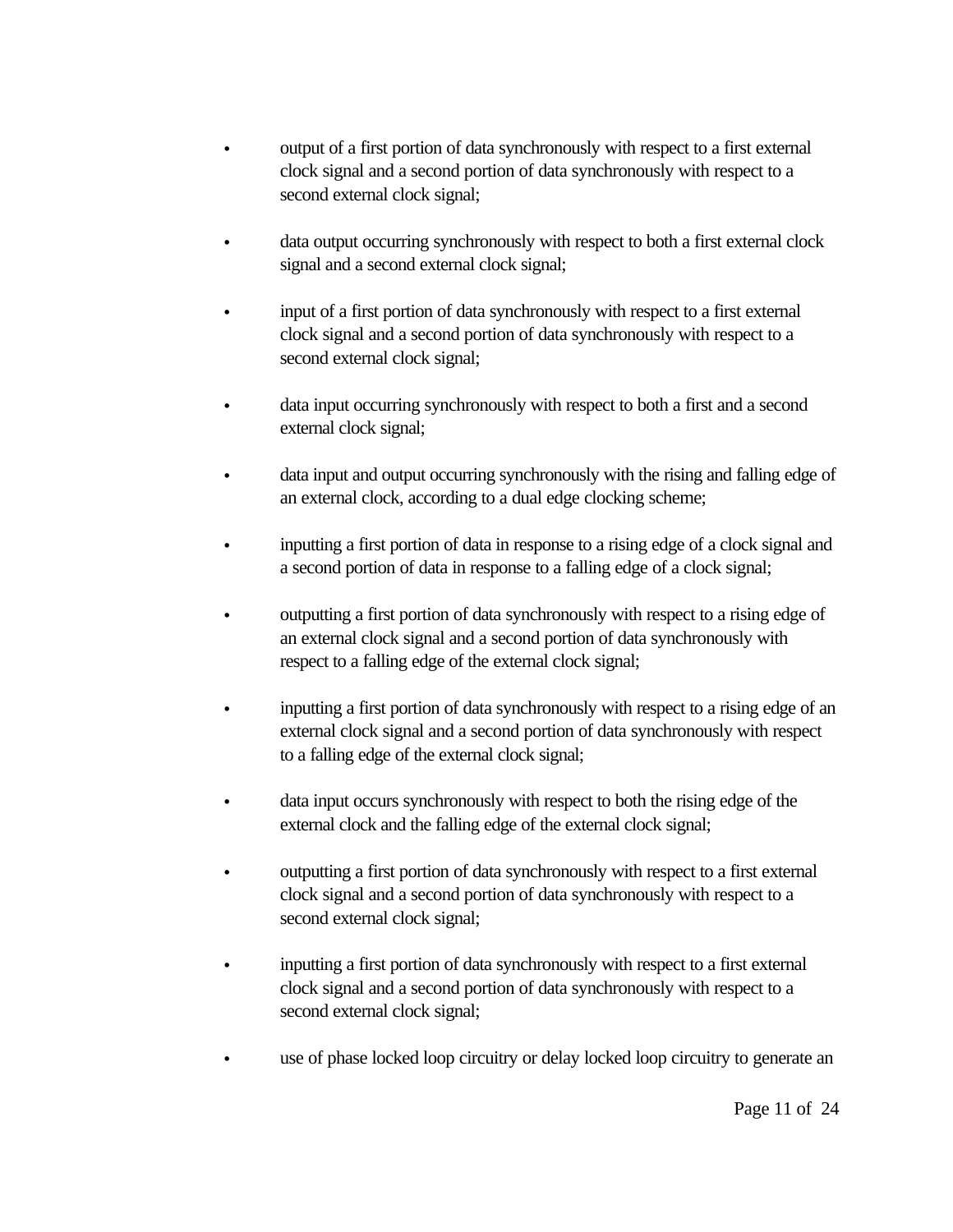internal clock signal using an external clock signal;

- having a phase lock loop on DRAM to control delays;
- using a PLL/DLL circuit on a DRAM to reduce input buffer skews;
- using a PLL clock generation;
- using a PLL on an SDRAM;
- using a DLL to compensate for the output delay in a DRAM; and
- using an on-chip PLL or DLL to ensure that the data strobe and data coming off of a DRAM chip are sufficiently synchronized to the system clock so that the memory controller can capture that data.

#### **Rambus's Efforts to Broaden and Expand Its Patent Claims to Cover Technologies Incorporated into JEDEC Standards**

43. During its participation at JEDEC, Rambus reasonably believed it could perfect its patent rights by amending pending claims of its '898 patent application and later-filed progeny to cover technologies proposed to be incorporated into JEDEC's DRAM-related standards.

44. Between December 1991 and June 1996, Rambus attempted to amend its patent claims to cover JEDEC work relating to the following technologies, so that if included in a JEDEC standard, use of such technologies in JEDEC-compliant devices would infringe Rambus patents:

- programmable CAS latency;
- programable burst length;
- dual edge clock;
- on-chip DLL or on-chip PLL circuitry;
- using a programmable register operative to store information specifying a manner in which the semiconductor device is to respond to a read request or a write request;
- use of a register to store a value to determine CAS latency, where that value can be changed by programming the mode register;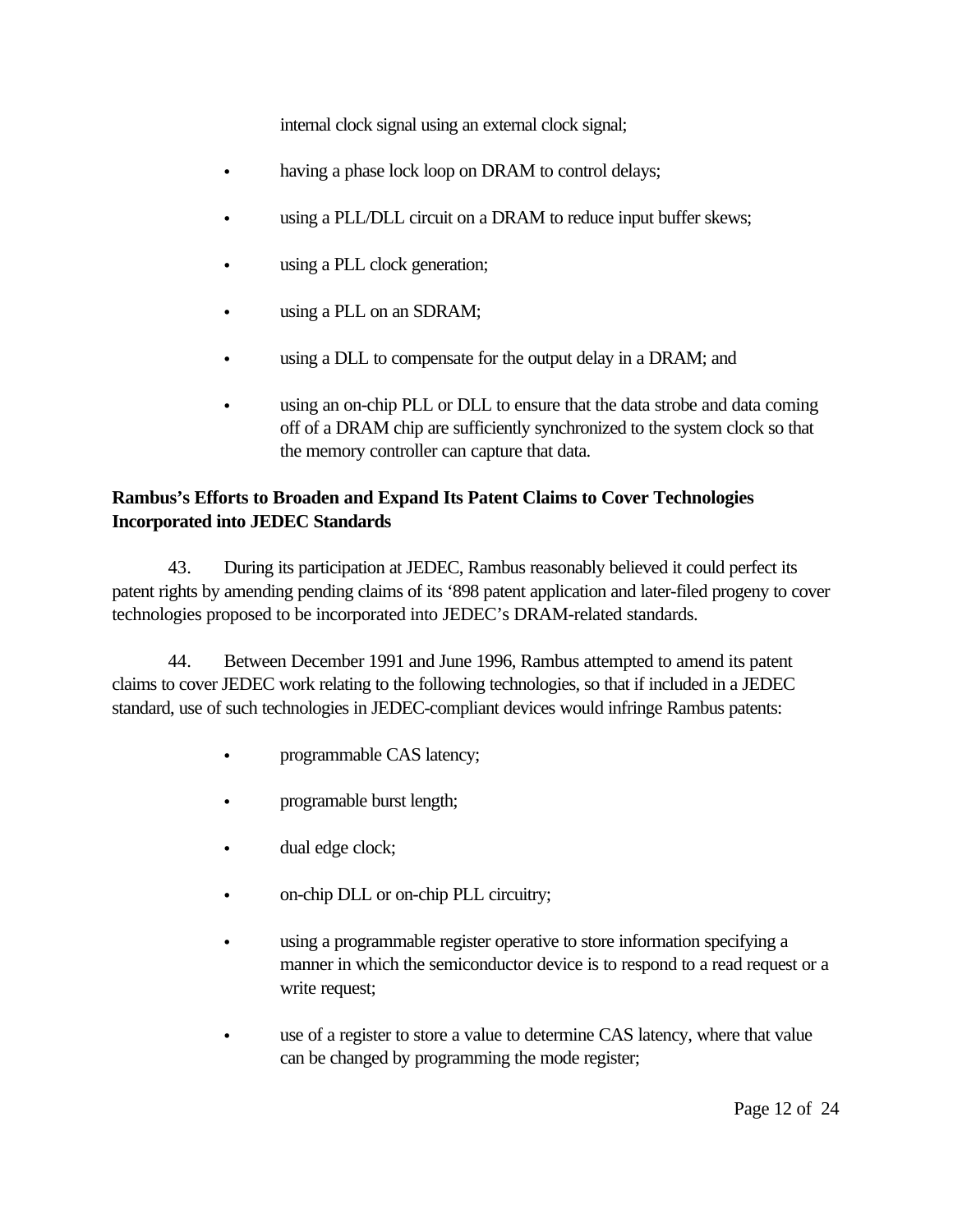- use of a programmable register to store a value that is representative of a delay time after which the device responds to a read request;
- use of a register to store a value to determine CAS latency;
- use of a programmable register to store a value which is representative of a delay time, that value being a number of clock cycles of an external clock, after which the SDRAM responds to a read request;
- use of a programmable access-time register operative to store information specifying a value indicative of an access time for the device, such that the device waits for the access time before responding to a read request;
- use of a register to store a value to determine burst length, where that value can be changed by programming the mode register;
- use of a register to store a value to determine block size, where that value can be changed by programming the mode register;
- $\cdot$  **use of a programmable** register that receives information that defines an amount of data to be output by the memory device in response to **a read request**,
- programmable block size.
- use of a register to store a value that defines an amount of data to be output by  $\blacksquare$ the memory device in response to a read request, where that value can be changed by programming the mode register;
- use of a programmable register that receives information that defines an amount of data to be input by the memory device in response to a write request;
- use of a programmable register to store a value that defines an amount of data to be input by the memory device in response to a write request;
- outputting a first portion of data in response to a rising edge of a clock signal and a second portion of data in response to a falling edge of a clock signal;
- inputting of a first portion of data in response to a rising edge of a clock signal and a second portion of data in response to a falling edge of a clock signal;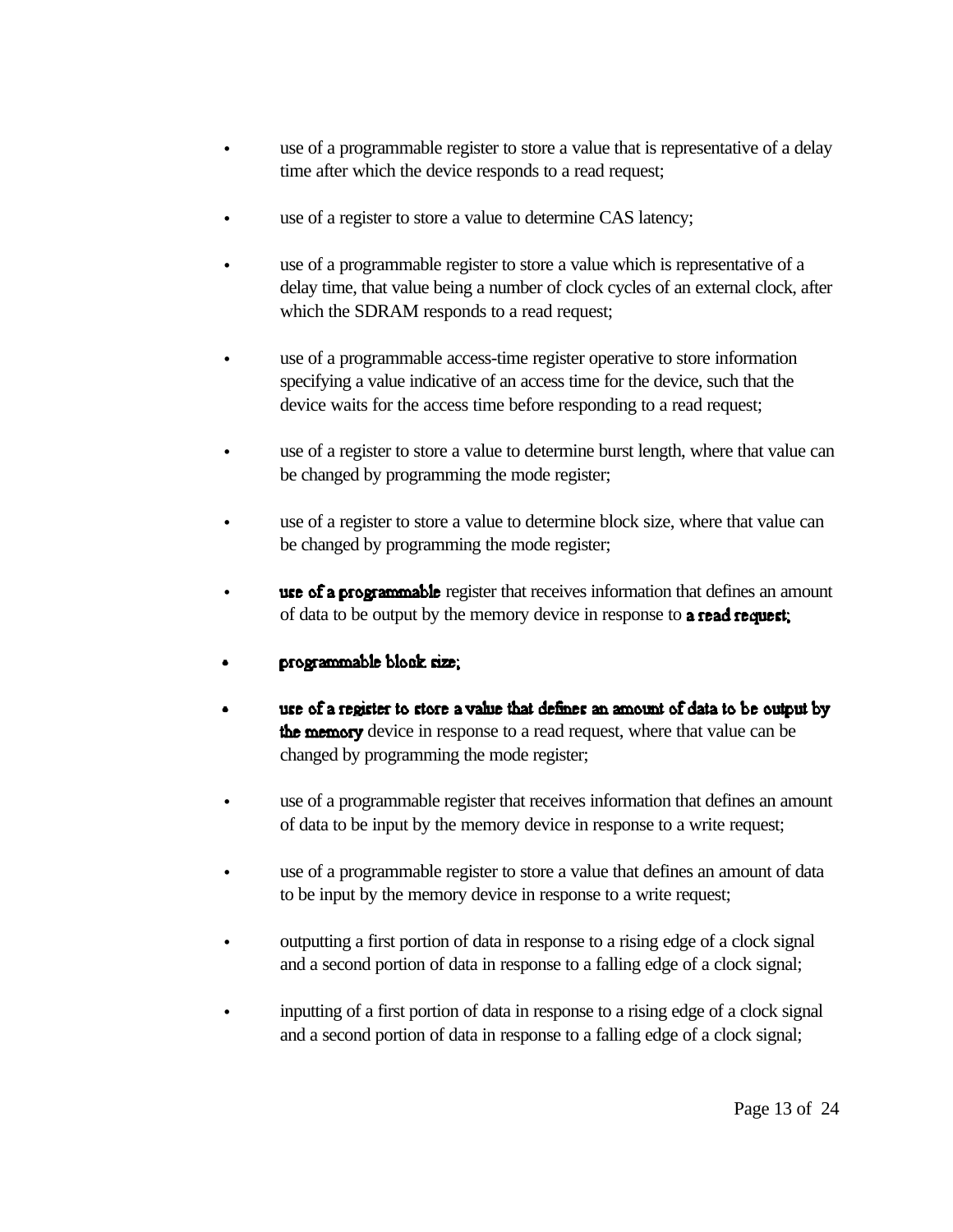- output of a first portion of data synchronously with respect to a rising edge of an external clock signal and a second portion of data synchronously with respect to a falling edge of the external clock signal;
- data output occurring synchronously with respect to both the rising edge of the external clock signal and the falling edge of the external clock signal;
- data input occurring synchronously with respect to both the rising edge of the external clock signal and the falling edge of the external clock signal;
- output of a first portion of data synchronously with respect to a first external clock signal and a second portion of data synchronously with respect to a second external clock signal;
- data output occurring synchronously with respect to both a first external clock signal and a second external clock signal;
- input of a first portion of data synchronously with respect to a first external clock signal and a second portion of data synchronously with respect to a second external clock signal;
- data input occurring synchronously with respect to both a first and a second external clock signal;
- use of a dual edge clocking scheme which inputs and outputs data synchronously with the rising and falling edge of an external clock;
- data input and output occurring synchronously with the rising and falling edge of an external clock, according to a dual edge clocking scheme;
- outputting a first portion of data in response to a rising edge of a clock signal and a second portion of data in response to a falling edge of a clock signal;
- inputting a first portion of data in response to a rising edge of a clock signal and a second portion of data in response to a falling edge of a clock signal;
- outputting a first portion of data synchronously with respect to a rising edge of an external clock signal and a second portion of data synchronously with respect to a falling edge of the external clock signal;
- data output occurring synchronously with respect to both the rising edge of the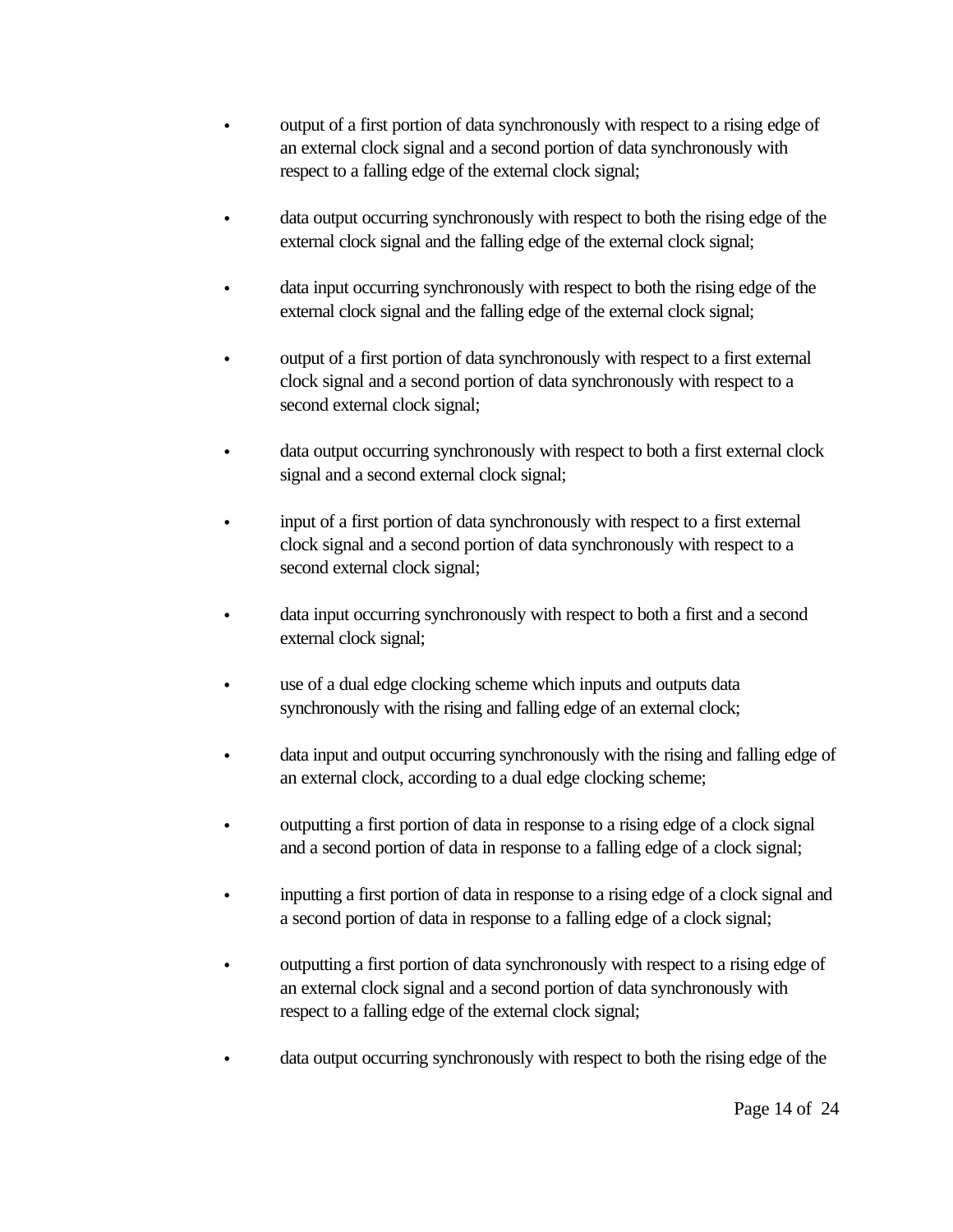external clock signal and the falling edge of the external clock signal;

- inputting a first portion of data synchronously with respect to a rising edge of an external clock signal and a second portion of data synchronously with respect to a falling edge of the external clock signal;
- data input occurring synchronously with respect to both the rising edge of the external clock and the falling edge of the external clock signal;
- outputting a first portion of data synchronously with respect to a first external clock signal and a second portion of data synchronously with respect to a second external clock signal;
- data output occurring synchronously with respect to both a first external clock signal and a second external clock signal;
- inputting a first portion of data synchronously with respect to a first external clock signal and a second portion of data synchronously with respect to a second external clock signal;
- using a dual edge clocking scheme which inputs and outputs synchronously with the rising and falling of an external clock;
- use of phase locked loop circuitry or delay locked loop circuitry to generate an internal clock signal using an external clock signal;
- having a phase lock loop on DRAM to control delays;
- using a PLL/DLL circuit on a DRAM to reduce input buffer skews;
- using a PLL clock generation;
- using a PLL on an SDRAM;
- using a DLL to compensate for the output delay in a DRAM; and
- using an on-chip PLL or DLL to ensure that the data strobe and data coming off of a DRAM chip are sufficiently synchronized to the system clock so that the memory controller can capture that data.

#### **Rambus's Intent to Enforce JEDEC-Related Patents**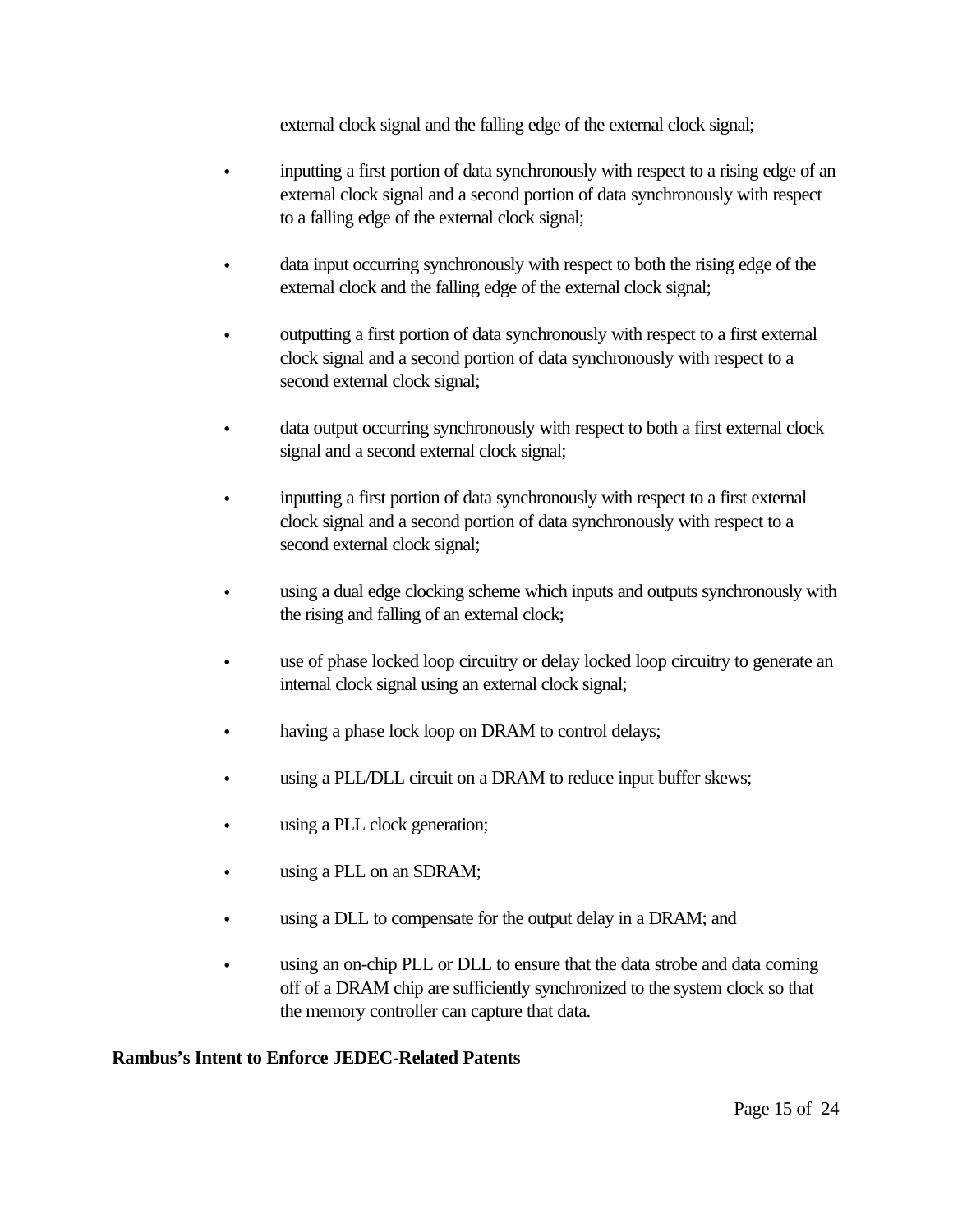45. While a member of JEDEC, Rambus intended to enforce its JEDEC-related patents (and, once issued as patents, its JEDEC-related patent applications) against memory manufacturers who produced products compliant with the JEDEC RAM standards.

46. In enforcing such JEDEC-related patents, Rambus also intended to charge high royalties.

## Rambus's Intent to Mislead JEDEC and JEDEC's Members about the Existence or Scope of **Its Intellectual Property Claims**

47 Rambus knew that its very participation in JEDEC, coupled with its failure to make required patent-related displosures, ponveyed a materially false and misleading impression that JEDEC was not at risk of adopting standards that Rambus pould later plain to infringe upon its patents.

48. Rambus also knew that by engaging in various affirmatively misleading conduct, it was reinforcing the materially false and misleading impression that JEDEC was not at risk of adopting standards that Rambus nould later claim to infringe upon its patents.

49. Rambus intended through its conduct – both its actions and omissions – to **convey the** materially false and misleading impression that JEDEC was not at risk of adopting standards that Rambus nould later claim to infringe upon its patents.

#### 50. Rambus's pattern of misleading ponduct  $-\text{both}$  its actions and omissions  $-\text{pointmed}$ for a number of years after it withdrew from JEDEC.

51. During the time it was a JEDEC members and for a number of years thereafter, Rambus sought to conceal from JEDEC and its members both (1) the fact that it possessed patents and pending patents that would (or might) be infringed by devices built in accordance with JEDEC standards, and (2) the fact that Rambus in the future intended (or at a minimum, reserved the right) to enforce such patents and to demand high royalties.

## **Rambus's Knowledge That Its Limited and Misleading Disclosures Did Not Put JEDEC or its Members on Notice of the True Nature and Scope of its Patent Claims**

52. Rambus knew that, before and during its membership in JEDEC, it never disclosed either to JEDEC or to individual JEDEC members information sufficient to place them (individually or collectively) on notice of the fact that Rambus possessed (or reasonably believed it possessed) patents and pending patents that would (or might) be infringed by devices built in accordance with JEDEC standards.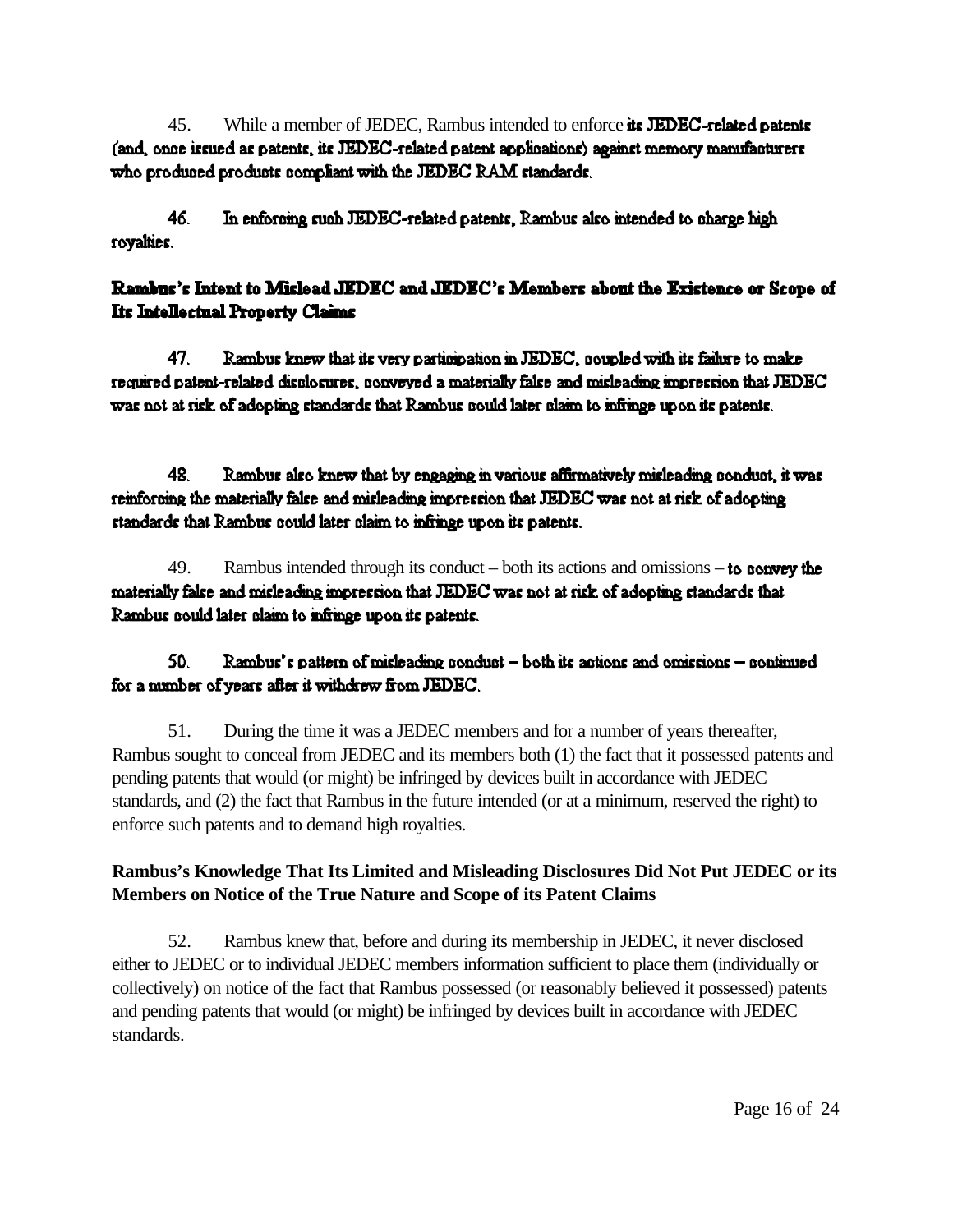53. Rambus knew that, after withdrawing from JEDEC – up until the time it began to enforce its JEDEC-related patents – it never disclosed either to JEDEC or to individual JEDEC members information sufficient to place them (individually or collectively) on notice of the fact that Rambus possessed (or reasonably believed it possessed) patents and pending patents that would (or might) be infringed by devices built in accordance with JEDEC standards.

54. Rambus knew that, in the course of making disclosures to DRAM makers and others in the context of licensing-related discussions involving Rambus's RDRAM architecture, it never disclosed either to JEDEC or to individual JEDEC members information sufficient to place them (individually or collectively) on notice of the fact that Rambus possessed (or reasonably believed it possessed) patents and pending patents that would (or might) be infringed by devices built in accordance with JEDEC standards.

55. Rambus knew that, through availability of Rambus's foreign patents and patent applications, neither JEDEC nor individual JEDEC members could gather sufficient information to place them (individually or collectively) on notice of the fact that Rambus possessed (or reasonably believed it possessed) patents and pending patents that would (or might) be infringed by devices built in accordance with JEDEC standards.

56. Rambus knew that, through its disclosure of the '703 patent to JEDEC, it did not provide JEDEC or individual JEDEC members with sufficient information to place them (individually or collectively) on notice of the fact that Rambus possessed (or reasonably believed it possessed) patents and pending patents that would (or might) be infringed by devices built in accordance with JEDEC standards.

57. Rambus knew that, through its participation in JEDEC, it did nothing that would have served to place JEDEC or its members (individually or collectively) on notice of the fact that Rambus possessed (or reasonably believed it possessed) patents and pending patents that would (or might) be infringed by devices built in accordance with JEDEC standards.

58. Rambus knew that the limited disclosures it made to IEEE or the SynkLink Consortium, relating to Rambus patents, would not have served to place JEDEC or its members (individually or collectively) on notice of the fact that Rambus possessed (or reasonably believed it possessed) patents and pending patents that would (or might) be infringed by devices built in accordance with JEDEC standards.

59. Rambus knew that the limited disclosures it made to JEDEC in a letter concerning the SynkLink technology would not have served to place JEDEC or its members (individually or collectively) on notice of the fact that Rambus possessed (or reasonably believed it possessed) patents and pending patents that would (or might) be infringed by devices built in accordance with JEDEC standards.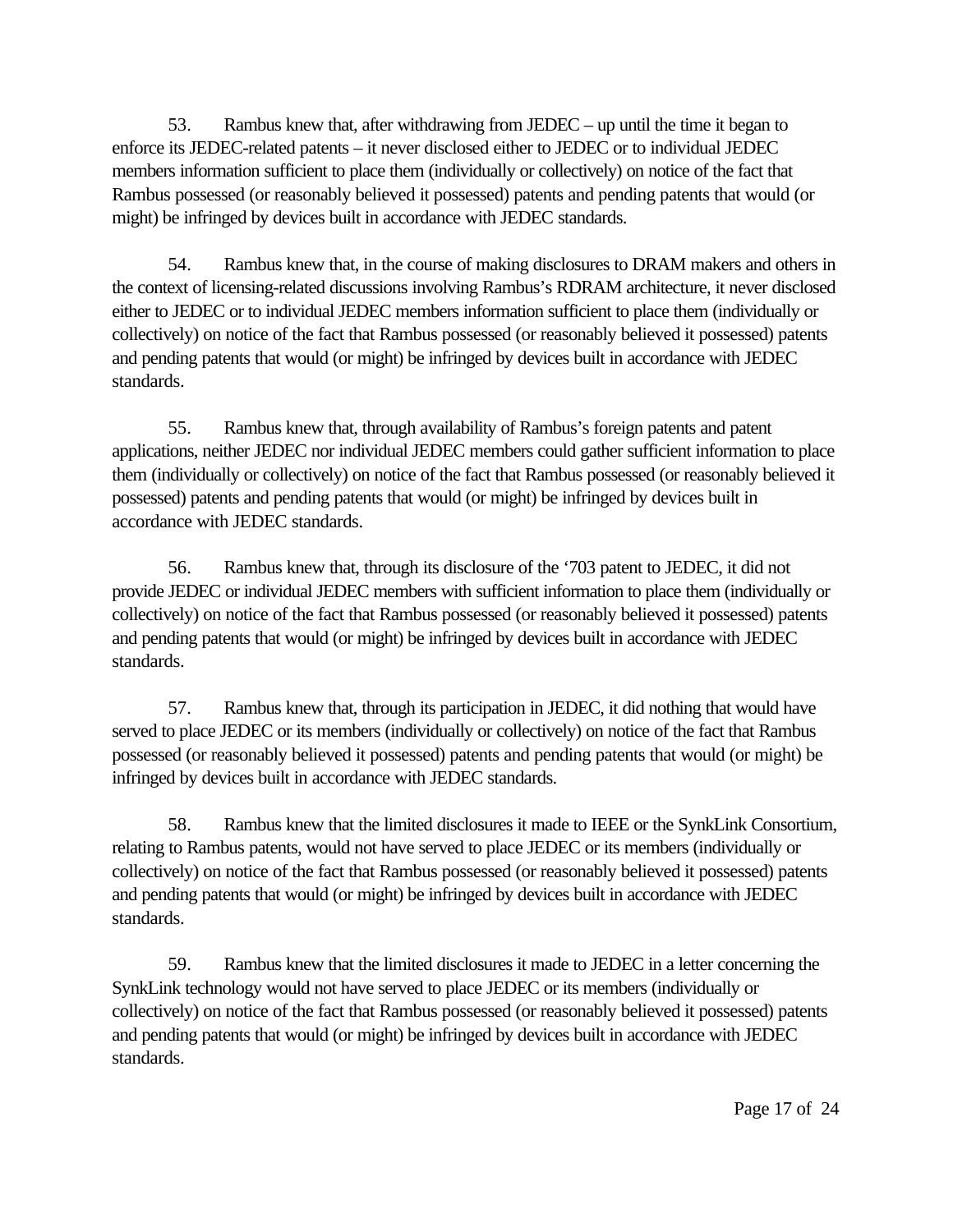60. Rambus knew that nothing contained in its June 1996 JEDEC withdrawal letter would have served to place JEDEC or its members (individually or collectively) on notice of the fact that Rambus possessed (or reasonably believed it possessed) patents and pending patents that would (or might) be infringed by devices built in accordance with JEDEC standards.

## Rambus's Knowledge That JEDEC Would Seek to - and Would Be Able to - Work Around Rambus's Patented Technology, Had Rambus Made Proper Patent-Related Disclosures

61. Rambus knew that, if it had made proper patent-related disclosures to JEDEC (including but not limited to disclosures relating to CAS latency, programable burst length, on-chip PLL/DLL, and dual-edge clock), JEDEC and its members would seek to work around Rambus's patented or patent-pending technologies.

62. Rambus knew that, if it had made proper patent-related disclosures to JEDEC (including but not limited to disclosures relating to CAS latency, programable burst length, on-chip PLL/DLL, and dual-edge clock), JEDEC and its members would have been able to revise JEDEC's DRAM-related standards to work around or avoid Rambus's patented or patent-pending technologies.

63. Rambus knew that, if it had made proper patent-related disclosures to JEDEC (including but not limited to disclosures relating to CAS latency, programable burst length, on-chip PLL/DLL, and dual-edge clock), the most likely result is that JEDEC's DRAM-related standards would have excluded or omitted any technologies covered by Rambus's patented or patent-pending technologies.

64. Rambus knew that, if it had made proper patent-related disclosures to JEDEC (including but not limited to disclosures relating to CAS latency, programable burst length, on-chip PLL/DLL, and dual-edge clock), Rambus's patents in the future would derive no value by virtue of any association with the contents of JEDEC's DRAM standards.

## **Rambus's Knowledge That Commercially Viable Alternatives to Its Technology Existed**

65. During its participation at JEDEC, Rambus knew that there were a variety of commercially viable alternatives to the use of its proprietary technologies in JEDEC's DRAM-related standards.

66. Rambus knew that the design objectives served by inclusion of programmable CAS latency, programmable burst length, on-chip PLL/DLL, and dual-edge clock technologies in JEDEC standards likely could have been accomplished through use of alternative DRAM-related technologies available at the time these standards were being developed.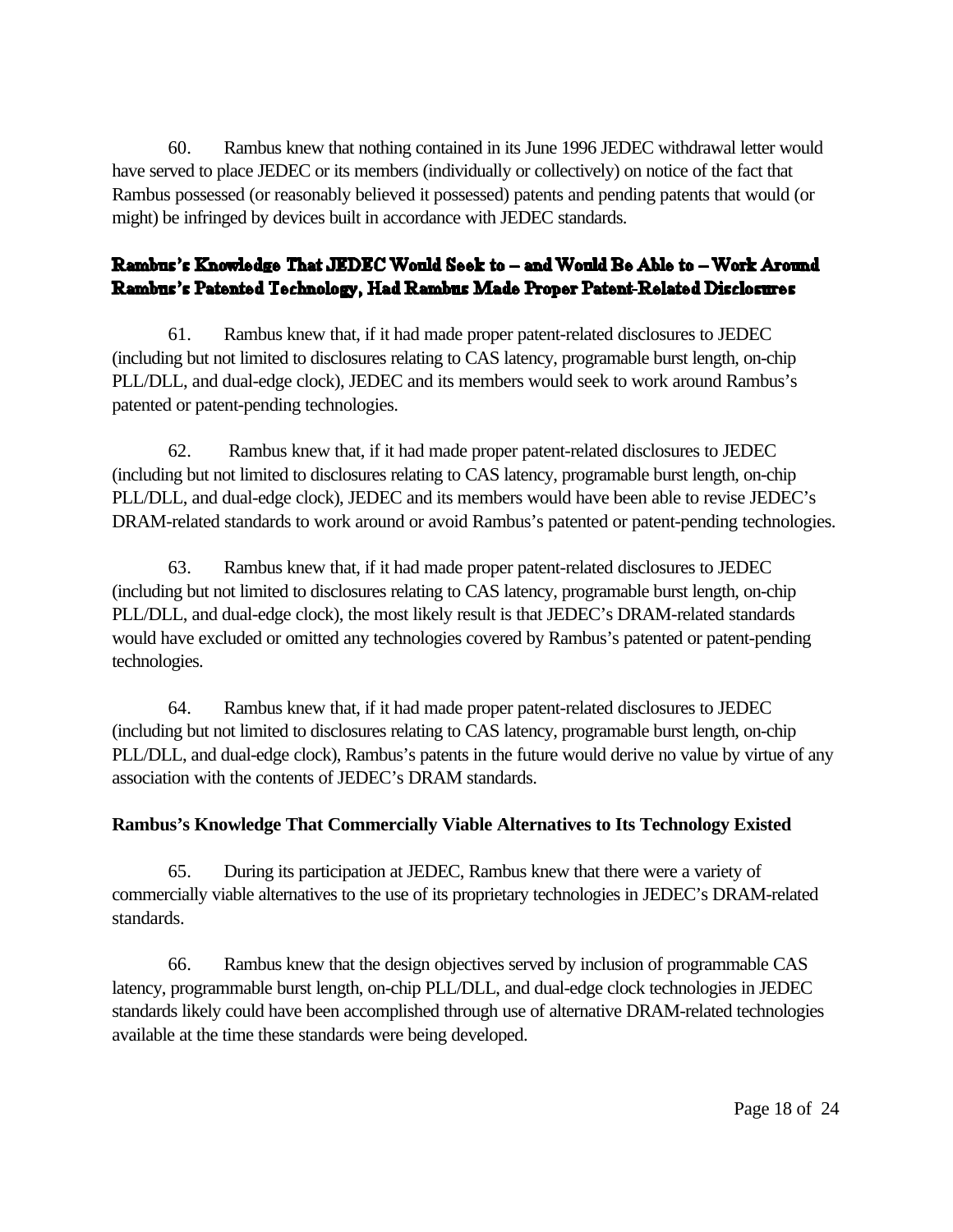67. During its participation at JEDEC, Rambus knew that JEDEC and its members would be capable of developing commercially viable alternative standards that avoided Rambus's patents and patent applications.

68. Rambus knew that the following technologies, among others, were commercially viable alternatives to various Rambus patented or patent-pending technologies:

- **permanently fixing the CAS latency at a single value;**
- having the memory controller signal the CAS latency through separate pins on each DRAM device;
- setting the CAS latency through the command structure of the read command;
- using fixed latency parts;
- explicitly identifying the CAS latency in the read or write command;
- programming CAS latency by blowing fuses on the DRAM;
- scaling CAS latency with clock frequency;
- using an existing pin or a new, dedicated pin to identify the latency via two or more different voltage levels asserted by the memory controller;
- using asynchronous DRAM;
- fixing the burst length at a single value;
- having the memory controller signal the burst length through separate pins on each DRAM device;
- setting the burst length through the command structure of the read command;
- setting the burst length through the use of a burst interrupt feature;
- using a short fixed burst length;
- explicitly identifying the burst length in the read or write command;
- using a long fixed burst length coupled with the burst-terminate command;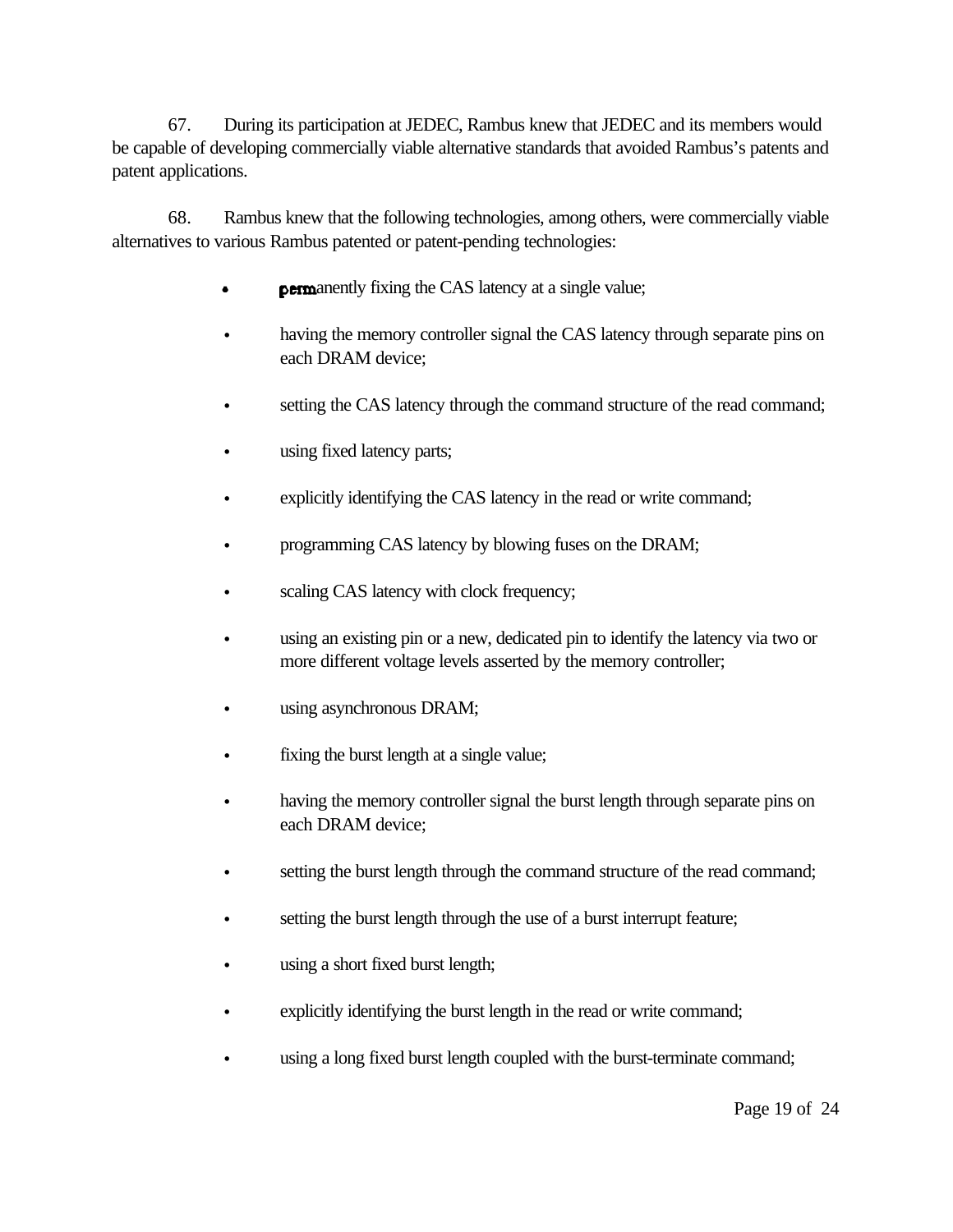- using a burst-EDO style protocol where each CAS pulse toggles out a single column of data;
- using an existing pin or a new, dedicated pin to identify the burst length via multiple voltage levels;
- moving the PLL/DLL circuitry to the memory controller;
- moving the PLL/DLL circuitry to each DIMM;
- using a periodic calibration technique;
- using a vernier method to measure and account for dynamic changes in skew;
- putting the DLL on the memory controller;
- use of off-chip (on-module) DLLs;
- increasing the speed at which DRAM's could operate;
- interleaving data between different DIMM's onto the same data bus;
- interleaving data between different banks on each DRAM onto the same data bus;
- increasing the width of the data bus;
- use of two or more interleaving memory banks on-chip and assigning a different clock signal to each bank;
- keeping each DRAM single data rate and interleaving banks on the module;
- increasing the number of pins per DRAM;
- increasing the number of pins per module;
- doubling the clock frequency;
- use of simultaneous bidirectional I/O drivers; and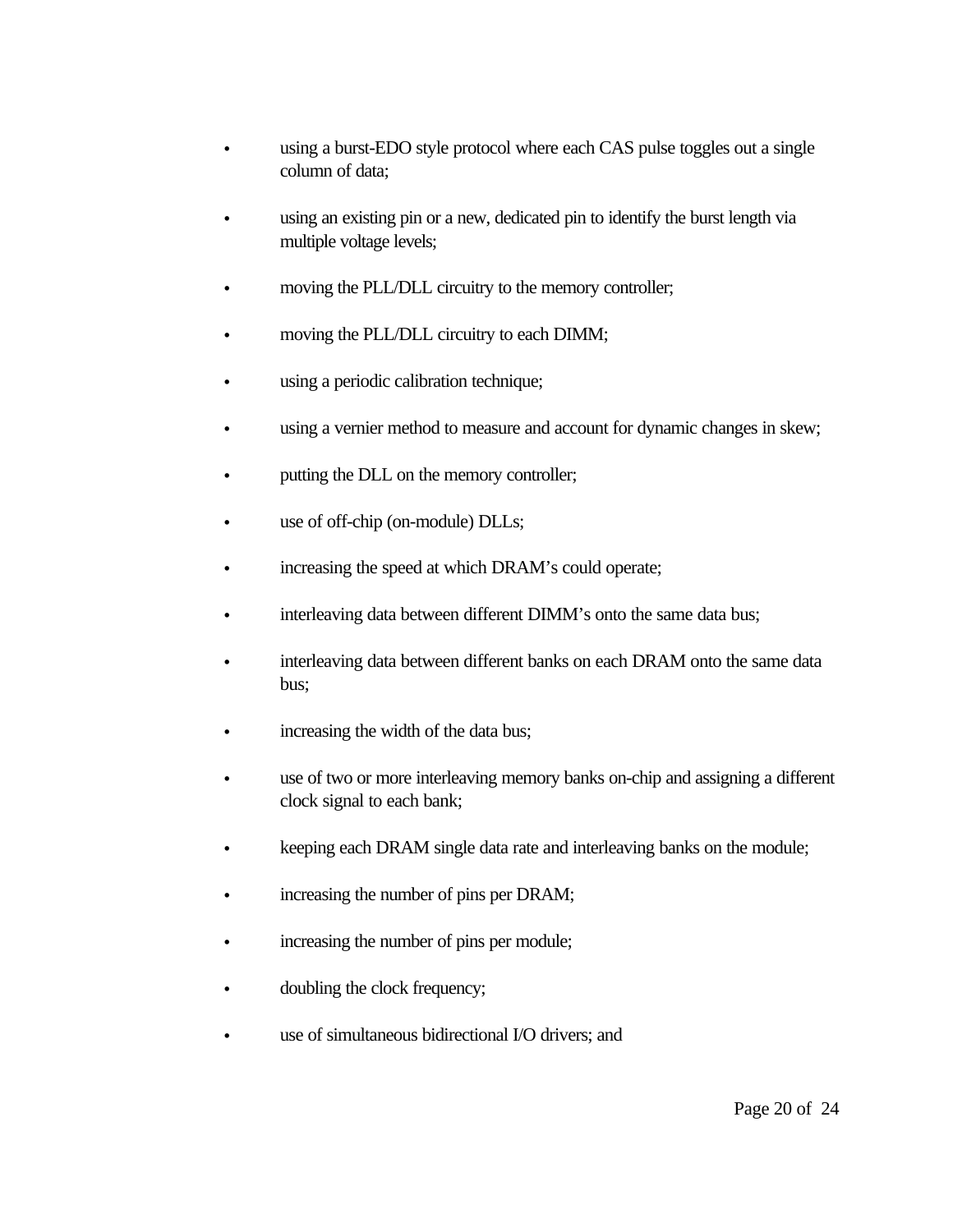• use of toggle mode.

## **Rambus's Strategic Reasons for Delaying Any Disclosure of Pertinent Patents or Patent Applications**

69. Rambus consciously chose not to disclose to JEDEC or to JEDEC's members the fact that Rambus possessed (or reasonably believed it possessed) patents and pending patents that would (or might) be infringed by devices built in accordance with JEDEC standards, for a variety of strategic reasons, including

- a desire to avoid JEDEC developing alternative standards that worked around Rambus's technology;
- a desire to place Rambus in a position to charge high royalties in the future based on use of Rambus technologies in JEDEC-compliant devices;
- a desire to avoid any limitation on its freedom to license its patents to whomever it wished on whatever terms it wished; and
- a desire to use its patent leverage over the JEDEC standards to limit competition between RDRAM and JEDEC-compliant DRAM.

## **Rambus's Knowledge That JEDEC Members Were Unlikely to Accept Rambus's Desired Royalty Rates**

70. Rambus knew that, were it to disclose patents or patent applications to JEDEC, its claimed intellectual property would be used by JEDEC only subject to advance commitments by Rambus that it would license such intellectual property either on royalty-free or other terms unfavorable to Rambus.

71. Rambus knew that the DRAM industry, including JEDEC member companies, would not consider the royalty rates it intended to and later did charge for SDRAM and DDR SDRAM licenses (.75% and 3.5%, respectively) to be fair and reasonable.

## **Rambus's Knowledge That It Faced Equitable Estoppel and Antitrust Risks by Participating in JEDEC**

72. Throughout most of the time it participated in JEDEC, Rambus knew that the misleading nature of its participation created significant legal risks to the enforceability of Rambus's JEDEC-related patents.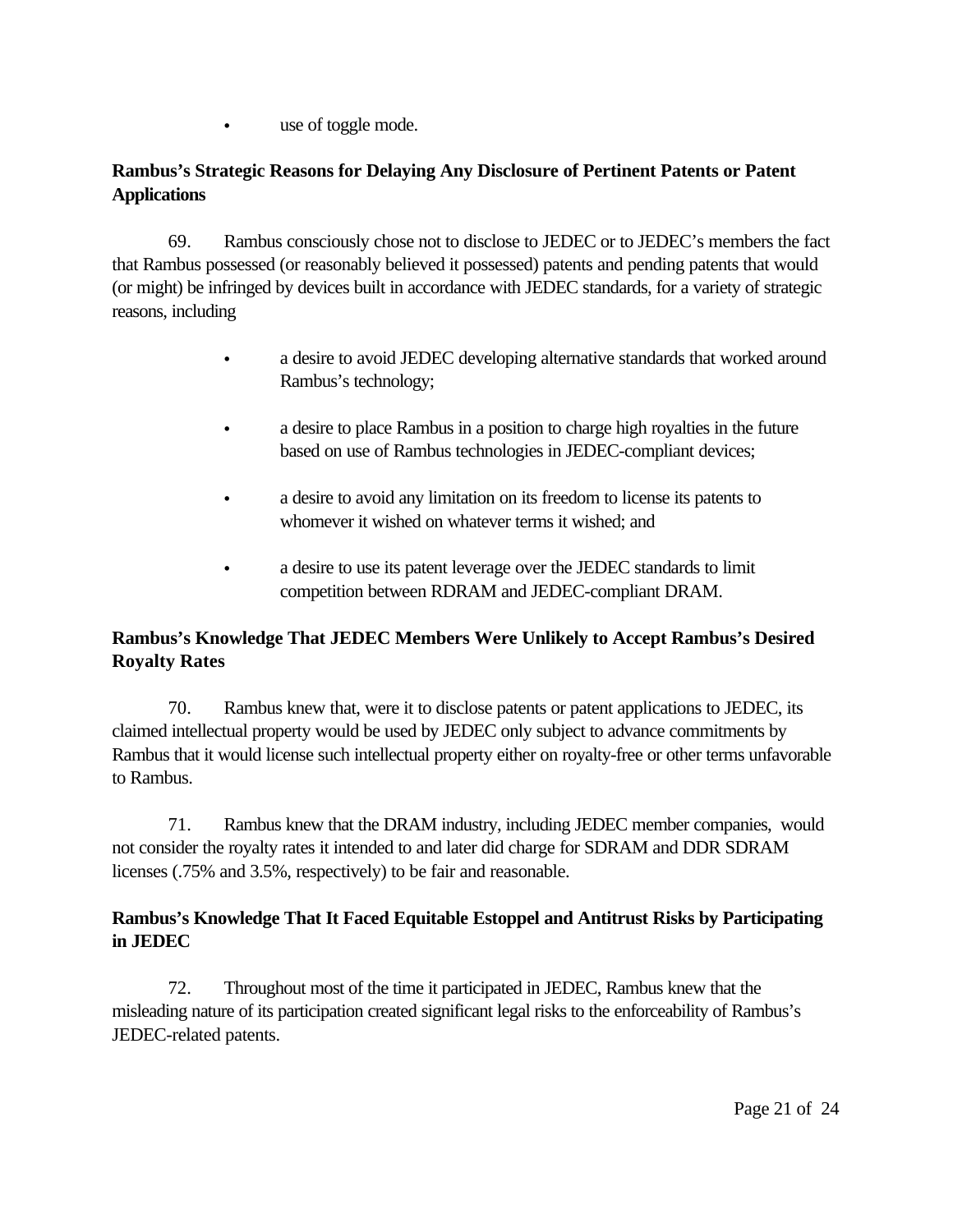73. Throughout most of the time it participated in JEDEC, Rambus knew that the misleading nature of its participation created significant risks that Rambus's JEDEC-related patents could be held unenforceable on grounds of equitable estoppel.

74. Throughout most of the time it participated in JEDEC, Rambus knew that the misleading nature of its participation created significant risks that Rambus's JEDEC-related patents also could be held unenforceable on antitrust grounds.

75. At least as of December 1995, when Rambus learned of the FTC's proposed consent order in *In re Dell Computer Corporation*, Rambus knew that its conduct at JEDEC violated antitrust laws.

76. Throughout most of the time it participated in JEDEC, Rambus's attorneys encouraged the company to withdraw from JEDEC, because of the legal risks associated with participation.

77. Until early 1996, Rambus consciously chose to ignore legal advice to withdraw from JEDEC.

## **Rambus's Knowledge That Its Actions Violated and Subverted the Purposes, Rules, and/or Procedures of JEDEC**

78. Rambus knew that joining JEDEC as part of its business strategy of obtaining high royalties for use of its technology in widely adopted DRAM industry standards violated and subverted the purposes, rules, and/or procedures of JEDEC.

79. Rambus knew that its efforts to amend existing patent applications to cover technology features that were being discussed within JEDEC for potential use within JEDEC RAM standards violated and subverted the purposes, rules, and/or procedures of JEDEC.

## 80. Rambus knew that its intentions, while a member of JEDEC, to enforce its JEDECrelated patents in the fisture against memory manufacturers who produced products compliant with JEDEC RAM standards violated and subverted the purposes, rules, and/or procedures of JEDEC.

81. Rambus knew that its plans to license its intellectual property on terms it knew the industry would not consider to be fair and reasonable violated and subverted the purposes, rules, and/or procedures of JEDEC.

82. Rambus knew that, by conveying a materially false and misleading impression that JEDEC was not at risk of adopting standards that Rambus nould later claim to infringe upon its patents, it was violating and subverting the purposes, rules, and/or procedures of JEDEC.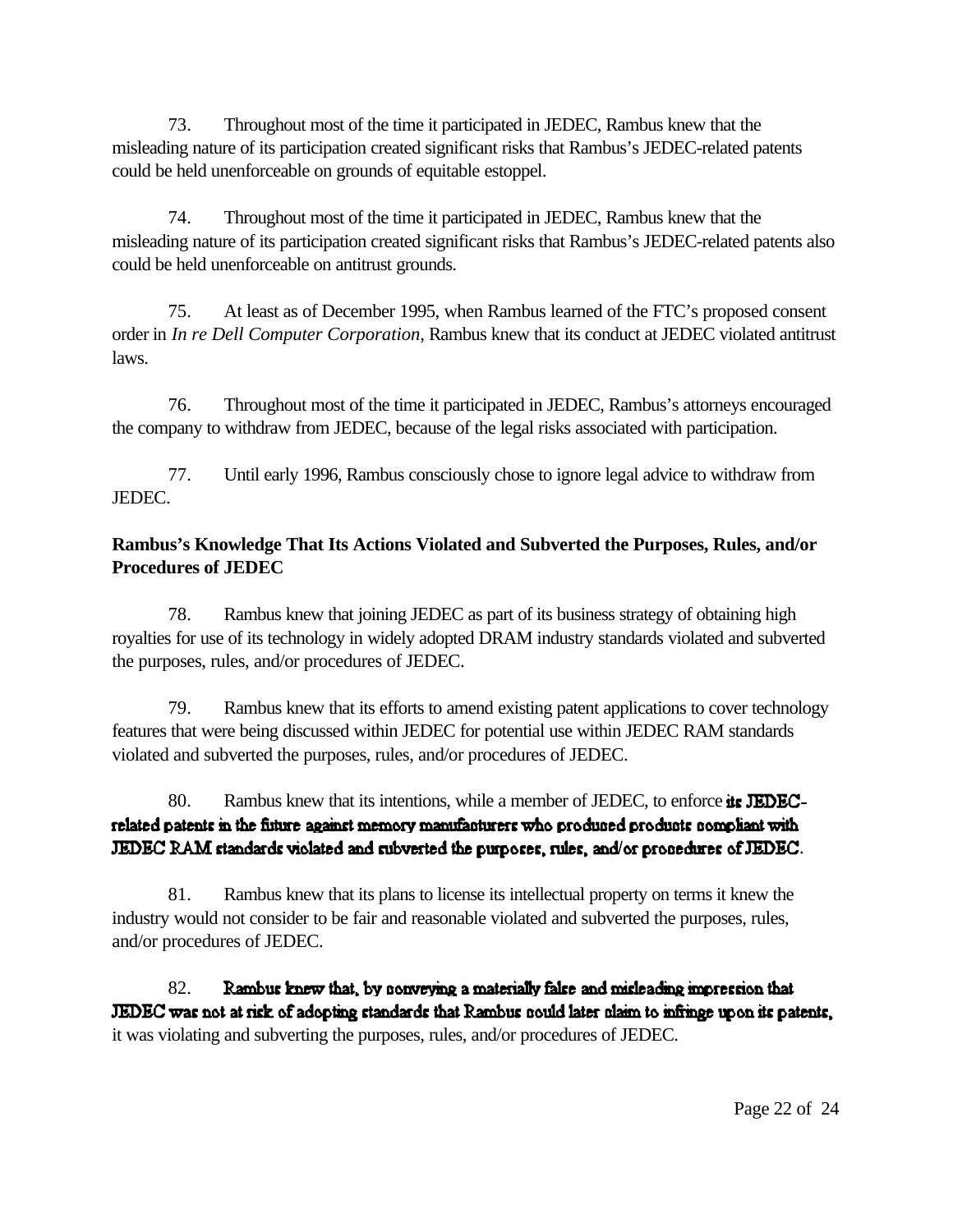83. Rambus knew that its failure to make sufficient disclosures to JEDEC that would have alerted JEDEC and its members to the true nature and scope of its patent claims **violated and subverted** the purposes, rules, and/or procedures of JEDEC.

84. Rambus knew that its purpose to substantially enhance the value of its patents by not making proper patent-related disclosures violated and subverted the purposes, rules, and/or procedures of JEDEC.

85. Rambus knew that, by remaining in JEDEC for over four years in order to glean information that would enable it to write new and amended patent claims designed to cover technologies that it knew to be, or expected would be, encompassed by JEDEC's RAM standards, it was violating and subverting the purposes, rules, and/or procedures of JEDEC.

86. Rambus knew that, by withdrawing from JEDEC without revealing its relevant patents and patent applications, it was violating and subverting the purposes, rules, and/or procedures of JEDEC.

#### **Rambus's Reasons for Withdrawing from JEDEC**

87. Rambus ultimately withdrew from JEDEC in part because it feared its conduct at JEDEC could render its patents unenforceable on and antitrust and/or equitable estoppel grounds.

88. Rambus ultimately withdrew from JEDEC in part because it feared its conduct at JEDEC could lead to an FTC antitrust enforcement action.

89. Rambus ultimately withdrew from JEDEC in part because it feared that continued participation could result in limitations being imposed on Rambus's freedom to licenses its patents to whomever it wished on whatever terms it wished.

## **Rambus's Knowledge of Significant Lock-in Effects Relating to JEDEC**

90. Rambus knew that once the DRAM industry (and related industries) had adopted the JEDEC DRAM standards, the industry would become locked into those standards, rendering it economically infeasible for the industry to attempt to alter or work around the standards in order to avoid paying royalties to Rambus.

91. Rambus knew that manufacturers who might attempt to work around the JEDEC RAM standards could be forced to absorb potentially massive revenue losses if, as a result of modifying the JEDEC standards, their introduction of new products were delayed.